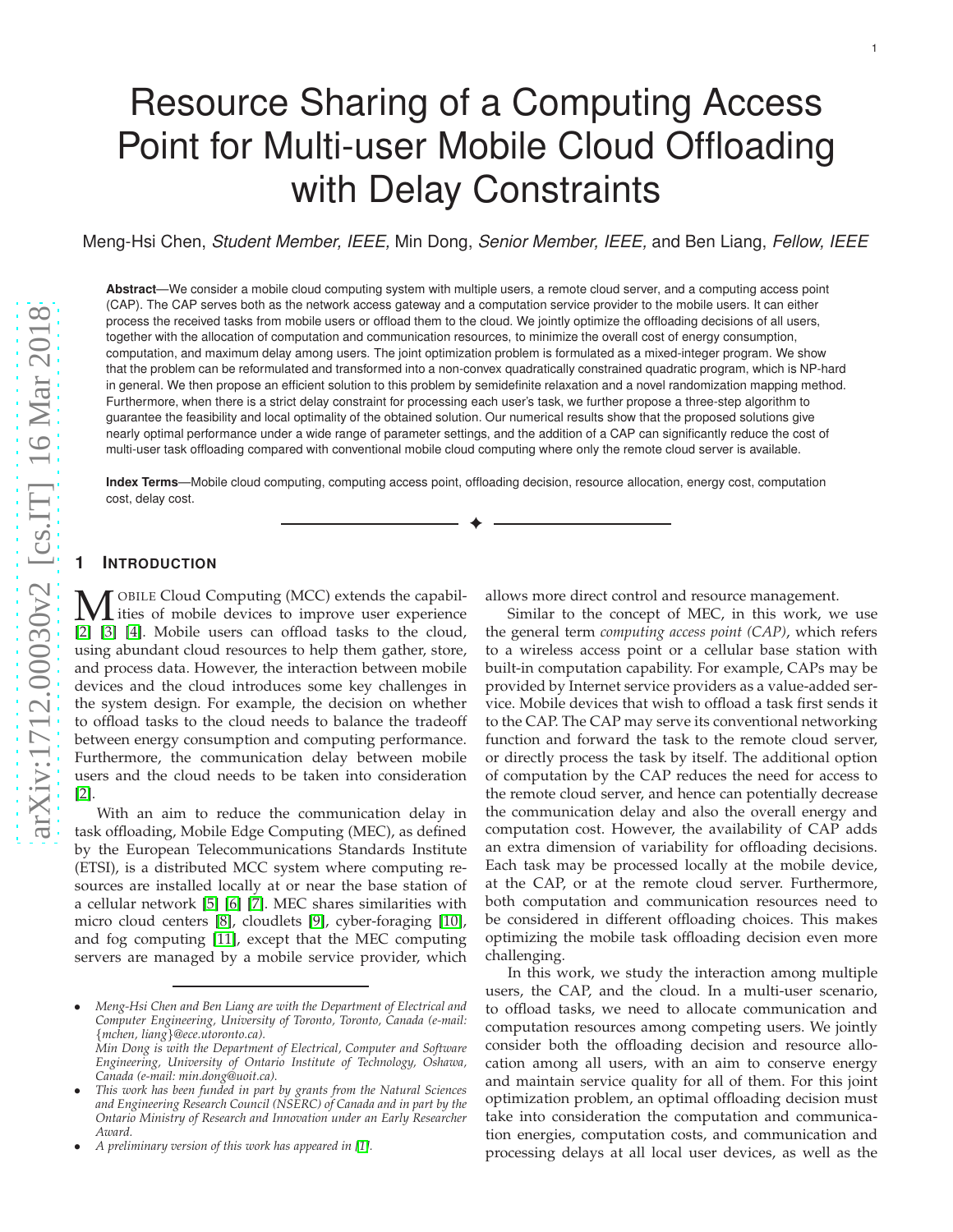resource constraints and capabilities of the CAP and the remote cloud. The contributions of this work are summarized as follows:

- We focus on jointly optimizing the offloading decisions as well as the computation and communication resource allocation for multiple mobile users with one CAP and one remote cloud server. We formulate the joint optimization problem to minimize a weighted sum of costs of energy, computation, and the maximum delay among all users. This results in a mixed integer programming problem. To solve this challenging problem, we first reformulate and transform the problem into a non-convex quadratically constrained quadratic program (QCQP) [\[12\]](#page-12-11), which is still NP-hard in general. To obtain a solution to this problem, we then propose an efficient heuristic algorithm, termed *shareCAP*, based on semidefinite relaxation (SDR) [\[13\]](#page-12-12) and a novel randomization mapping method.
- We further study the scenario where there is a strict processing deadline for each user's task. With these additional delay constraints, the proposed *shareCAP* method can no longer be directly applied to find a solution due to the absence of a feasibility guarantee. To solve this more complicated optimization problem, we further propose a three-step algorithm named *shareCAP-D*, consisting of SDR, adaptive adjustment, and sequential tuning, to iteratively find a solution. We show that *shareCAP-D* guarantees a locally optimal solution.
- Through numerical study, by comparing with an optimal offloading policy obtained by exhaustive search, we demonstrate that the proposed *shareCAP* and *shareCAP-D* methods give nearly optimal performance under a wide range of parameter settings. Furthermore, we observe that the addition of a CAP can significantly reduce the energy and computational costs of the system, as compared with the conventional MCC where only the remote cloud server is available for task offloading.

The rest of this paper is organized as follows. Related works are reviewed in Section [2.](#page-1-0) In Section [3,](#page-2-0) we describe the system model for mobile cloud computing with a CAP and formulate the optimization problem. In Section [4,](#page-4-0) we transform our problem to a QCQP problem and solve it through the SDR approach. In Section [5,](#page-7-0) we further study the scenario with strict delay constraints. In Section [6,](#page-9-0) we extend our work to sum delays optimization. Numerical results are presented in Section [7,](#page-10-0) followed by conclusion in Section [8.](#page-12-13)

Notations: We denote by  $\mathbf{a}^T$  and  $\mathbf{A}^T$  the transpose of vector a and matrix A, respectively. The notation  $diag(a)$ denotes the diagonal matrix with diagonal elements being elements of vector a. The trace function of matrix A is denoted by Tr(**A**). We use  $A(i, j)$  to denote the  $(i, j)$ th entry of matrix **A**. We use  $A \succeq 0$  to indicate that **A** is a positive semi-definite matrix.

# <span id="page-1-0"></span>**2 RELATED WORK**

Many existing works study task offloading from mobile users to the local (or remote) processor in two-tier cloud systems. For a single mobile user offloading its entire application to the cloud, the authors of [\[14\]](#page-12-14), [\[15\]](#page-12-15), [\[16\]](#page-12-16) presented different energy models to analyze whether or not to offload application to the cloud, and the tradeoff between energy consumption and computing performance was studied in [\[17\]](#page-12-17), [\[18\]](#page-12-18). Furthermore, many studies have considered partitioning an application into multiple tasks. Among them, MAUI [\[19\]](#page-12-19), Clonecloud [\[20\]](#page-12-20), and Thinkair [\[21\]](#page-12-21) are systems proposed to enable a mobile device to offload tasks to the cloud. These works focus on the implementation of offloading mechanisms from the mobile device to the cloud, and the discussion on optimizing the offloading decisions was limited. In [\[22\]](#page-12-22) and [\[23\]](#page-12-23), heuristic offloading policies were proposed for a mobile user with sequential tasks. In [\[24\]](#page-12-24), [\[25\]](#page-12-25), [\[26\]](#page-12-26), the problem of cloud offloading for a mobile user with dependent tasks was studied. In [\[27\]](#page-12-27), offloading a mobile user's tasks in an intermittently connected cloud system was considered. The impact of mobility was considered in [\[28\]](#page-12-28), where the authors proposed an opportunistic offloading algorithm. All of the studies above focus on a single mobile user.

Task offloading by multiple mobile users have been considered in [\[29\]](#page-12-29), [\[30\]](#page-13-0), [\[31\]](#page-13-1), [\[32\]](#page-13-2), [\[33\]](#page-13-3), [\[34\]](#page-13-4), [\[35\]](#page-13-5), [\[36\]](#page-13-6), [\[37\]](#page-13-7), where each user has a single application or task to be offloaded to the cloud in its entirety. In [\[29\]](#page-12-29), [\[30\]](#page-13-0), [\[31\]](#page-13-1), the authors considered optimizing offloading decisions, aiming to maximize the revenue of the mobile cloud service providers under a fixed resource usage per user. The cooperation among selfish service providers to improve the revenue was further studied in [\[31\]](#page-13-1). The authors of [\[32\]](#page-13-2), [\[33\]](#page-13-3) studied the allocation of radio and computation resources in the scenario where all tasks are always offloaded. The joint optimization of offloading decision and communication and computation resources for system utility maximization was considered in [\[34\]](#page-13-4), where where the number of tasks that can be offloaded is limited by the transmission bandwidth; a heuristic algorithm was proposed to obtain the resource allocation and offloading decision sequentially. Game theoretic approaches were adopted in [\[35\]](#page-13-5), [\[36\]](#page-13-6), [\[37\]](#page-13-7) to study decentralized decision control in systems where offloading decisions are made by mobile users as selfish players. However, these game theoretic works focus on the offloading decisions for each user without considering the allocation of communication and computation resources. Furthermore, a multi-user scenario where each user has multiple independent tasks was considered in [\[38\]](#page-13-8), where the offloading decision algorithm were proposed by minimizing the weighted cost of energy consumption and worst-case offloading delay. The authors of [\[39\]](#page-13-9) considered a mobile device cloud, which is composed purely of proximal mobile devices, and a task scheduling mechanism was proposed for concurrent application management. Coordination of local mobile devices forming a mobile cloud has been studied in [\[40\]](#page-13-10). All of the studies above focus on a two-tier cloud network consisting of only mobile users and another tier of local or remote processors.

The three-tier network consisting of mobile users, a local computing node (e.g., cloudlet or CAP), and a remote cloud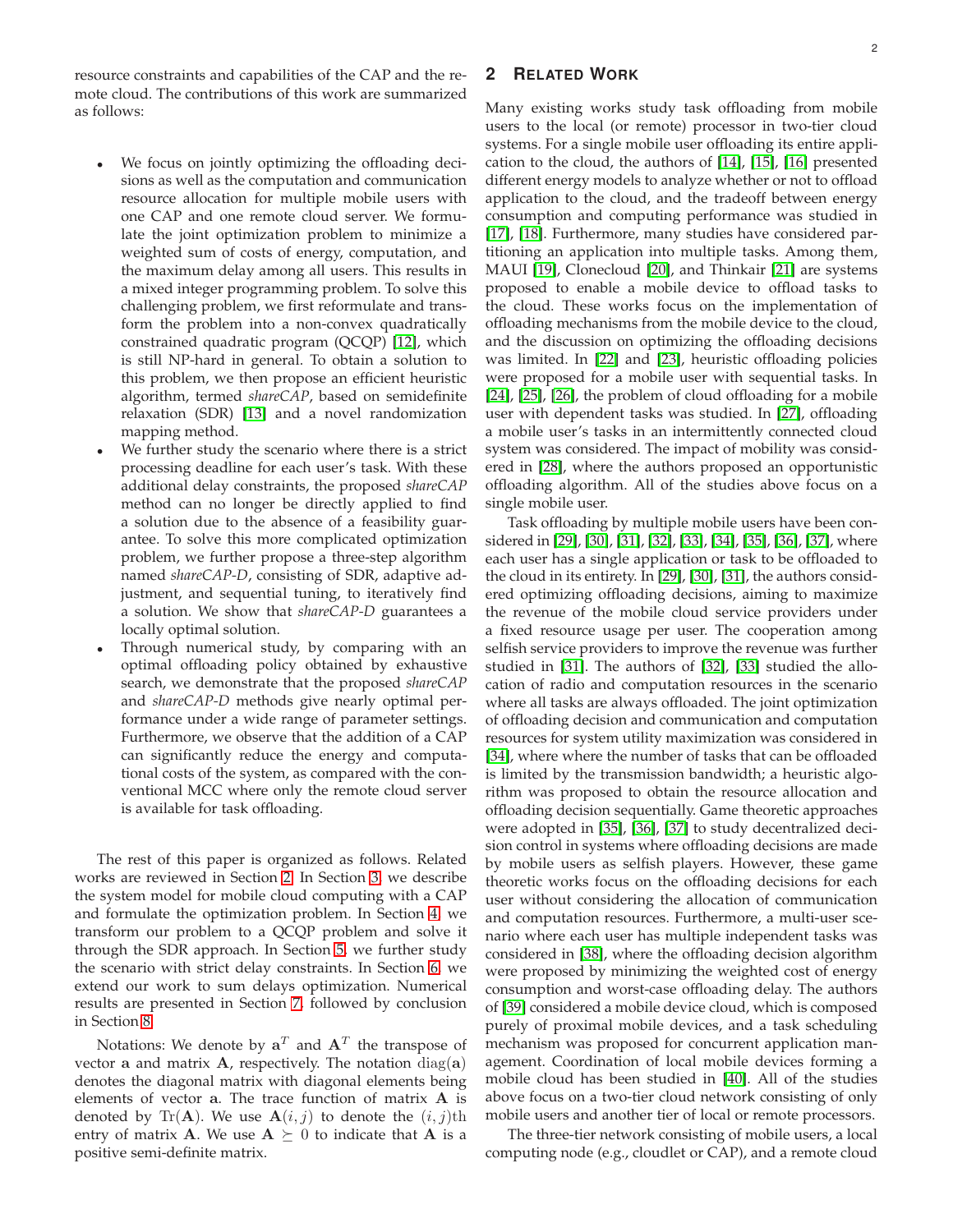server has been studied in [\[41\]](#page-13-11), [\[42\]](#page-13-12), [\[43\]](#page-13-13), [\[44\]](#page-13-14), [\[45\]](#page-13-15). Without considering resource allocation, centralized heuristic algorithms for offloading decisions were proposed in [\[41\]](#page-13-11), [\[42\]](#page-13-12), [\[43\]](#page-13-13), while a game theoretic approach was considered to distributedly obtain the offloading decision in [\[44\]](#page-13-14). Despite these works, the joint optimization of the offloading decision and the allocation of computation and communication resources for a general three-tier system has not been investigated before. The joint optimization problem is much more complicated to solve, because the offloading decision and resource allocation are inter-dependent.

In our recent work [\[45\]](#page-13-15), a multi-user scenario where each user has multiple independent tasks was considered for joint optimization of offloading and allocation of communication and computation resources. The differences of this work and [\[45\]](#page-13-15) are as follows: 1) The problem structures are different, leading to different problem formulations and solution approaches; 2) For the single-task per user case studied in this paper, we propose a low-complexity algorithm that is shown to achieve nearly optimal performance. This combined advantage in both the complexity and performance cannot be achieved by the algorithm proposed in [\[45\]](#page-13-15); 3) In this work, we further study the scenario where a strict processing deadline is imposed on each user's task, which cannot be addressed by the solution approach proposed in [\[45\]](#page-13-15).

# <span id="page-2-0"></span>**3 SYSTEM MODEL AND PROBLEM FORMULATION**

In this section, we first introduce the model of mobile cloud computing with a CAP, detailing the costs of processing locally, at the CAP, and at the cloud. We then explain the joint offloading decision and resource allocation optimization problem to minimize a weighted sum cost.

## **3.1 System Model**

#### *3.1.1 Mobile Cloud with CAP*

Consider a cloud access network with  $N$  mobile users, one CAP, and one remote cloud server, as shown in Fig. [1.](#page-2-1) The CAP is a wireless access point (or a cellular base station) with built-in computation capability that may be provided by Internet service providers as a value-added service. Instead of just serving as a relay to always forward received tasks from users to the cloud, the CAP also has the capability to process user tasks subject to its resource constraint. We denote the set of all users by  $\mathcal{N} = \{1, ..., N\}.$ Each mobile user has one task to be either processed locally or offloaded to the CAP, and the CAP determines whether to process each received task by itself or further offload it to the cloud for processing. Since there are multiple tasks offloaded to the CAP and some of them are processed by the CAP, we need to further allocate the communication and computation resources available at the CAP.

We assume that all tasks are available at time zero. This is similar to many existing studies [\[15\]](#page-12-15), [\[16\]](#page-12-16), [\[17\]](#page-12-17), [\[18\]](#page-12-18), [\[33\]](#page-13-3), [\[34\]](#page-13-4), [\[35\]](#page-13-5), [\[36\]](#page-13-6), [\[37\]](#page-13-7). If the tasks arrive dynamically in time, we may apply our model and the proposed solution in a quasi-static manner, where the system processes the tasks in batches that are collected over time intervals [\[46\]](#page-13-16).



<span id="page-2-1"></span>Fig. 1. System model

#### *3.1.2 Offloading Decision*

Denote the offloading decisions for user *i* by  $x_i^l, x_i^a, x_i^c \in$  $\{0, 1\}$ , indicating whether user i's task is processed locally, at the CAP, or at the cloud, respectively. The offloading decisions are constrained by

<span id="page-2-4"></span>
$$
x_i^l + x_i^a + x_i^c = 1, \ i \in \mathcal{N}.
$$
 (1)

Notice that only one of  $x_i^l$ ,  $x_i^a$ , and  $x_i^c$  for user *i* can be 1.

## *3.1.3 Cost of Local Processing*

The input data size, output data size, and processing cycles of user i's task are denoted by  $D_{\text{in}}(i)$ ,  $D_{\text{out}}(i)$ , and  $Y(i)^1$  $Y(i)^1$ , respectively. Similar to [\[16\]](#page-12-16), [\[17\]](#page-12-17), [\[18\]](#page-12-18), [\[33\]](#page-13-3), [\[34\]](#page-13-4), [\[35\]](#page-13-5), [\[36\]](#page-13-6), [\[37\]](#page-13-7), we assume that these quantities are known, which may be achieved by applying a program profiler [\[19\]](#page-12-19), [\[20\]](#page-12-20), [\[21\]](#page-12-21). We assume that the additional instructions required for remote processing can be downloaded directly by the CAP or the cloud via their access to a high-capacity wired network. When the task is processed locally, the processing energy is denoted by  $E^l_i$  and the processing time is denoted by  $T_i^l$ .

## *3.1.4 Cost of CAP Processing*

For user i's task being offloaded to the CAP, we denote the energy consumed by wireless transmission (to the CAP) and reception (from the CAP) at user *i* by  $E_i^t$  and  $E_i^r$ , respectively. We further denote the uplink and downlink transmission times between user *i* and the CAP by  $T_i^t$  =  $D_{\text{in}}(i)/(\eta_{i}^{u}c_{i}^{u})$  and  $T_{i}^{r}=D_{\text{out}}(i)/(\eta_{i}^{d}c_{i}^{d})$ , respectively, where  $c_i^u$  and  $c_i^d$  are uplink bandwidth and downlink bandwidth allocated to user i, and  $\eta_i^u$  and  $\eta_i^d$  are the spectral efficiency of uplink and downlink transmission between user  $i$  and the CAP, respectively<sup>[2](#page-2-3)</sup>. Furthermore,  $c_i^u$  and  $c_i^d$  are limited by the uplink bandwidth  $C_{UL}$  and downlink bandwidth  $C_{DL}$ as follows

<span id="page-2-5"></span>
$$
\sum_{i=1}^{N} c_i^u \le C_{\text{UL}},\tag{2}
$$

<span id="page-2-2"></span>1. The processing cycles of user i's task depends on the input data size and the application type. For simplicity of illustration, we initially assume that a task requires the same value of  $Y(i)$  on different CPUs so that its processing time is a function of the CPU's clock speed only. We will explain later how the proposed solution can be trivially extended to the general case.

<span id="page-2-3"></span>2. The spectral efficiency can be approximated by  $log(1+SNR)$  where SNR is the link quality between user  $i$  and the CAP.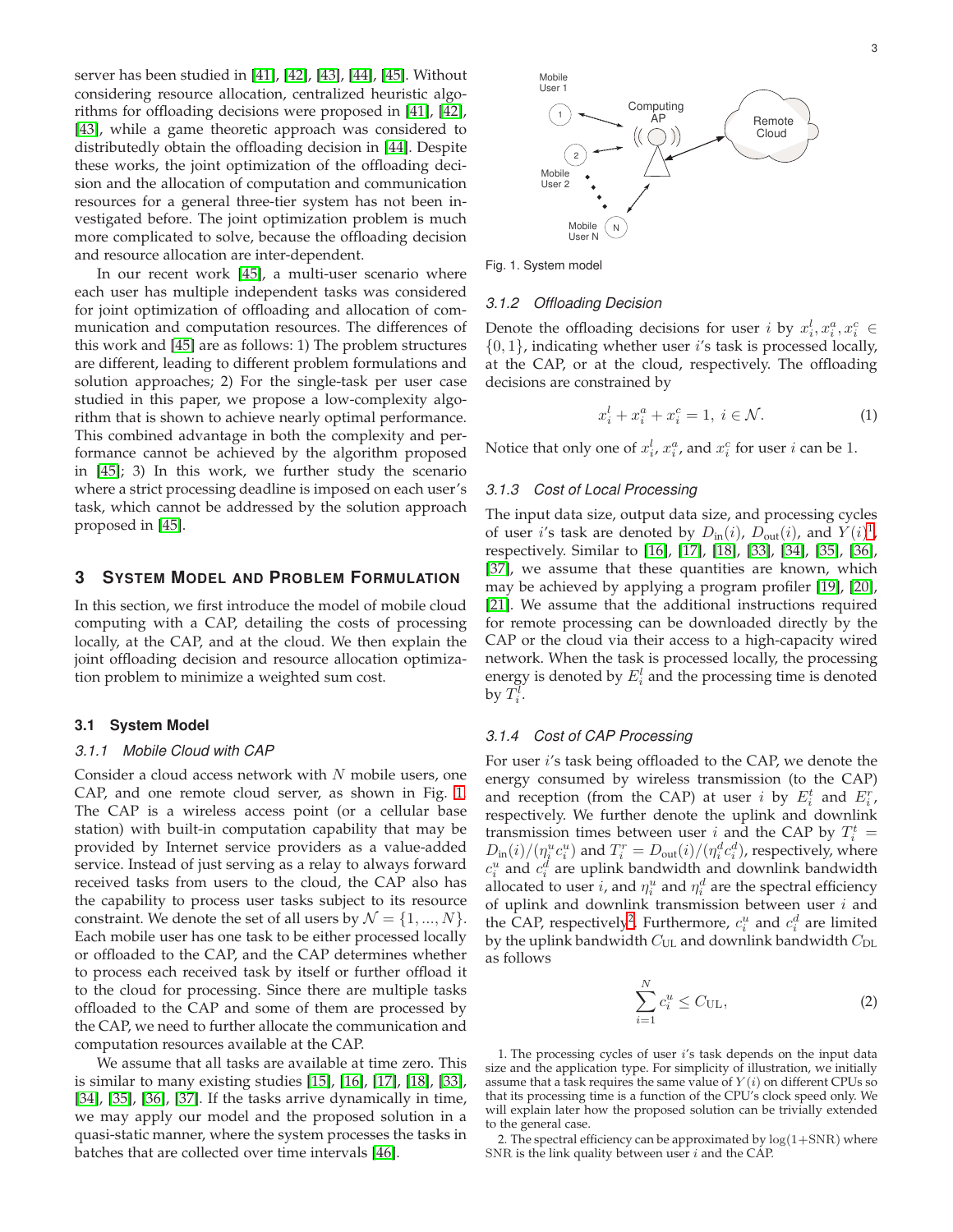and

$$
\sum_{i=1}^{N} c_i^d \le C_{\text{DL}}.\tag{3}
$$

Since some uplink and downlink transmissions may overlap with each other, there is also a total bandwidth constraint

$$
\sum_{i=1}^{N} (c_i^u + c_i^d) \le C_{\text{Total}}.\tag{4}
$$

If this task is processed by the CAP, denote its processing time by  $T_i^a = \frac{Y(i)}{f_i^a}$ , where  $f_i^a$  is the assigned processing rate, which is limited by the total processing rate  $f_A$  at the CAP as

$$
\sum_{i=1}^{N} f_i^a \le f_A. \tag{5}
$$

The usage cost associated with the CAP processing user i's task is denoted by  $C_i^a$ . The usage cost may depend on the data size and processing cycles of a task, as well as the hardware and energy cost to maintain the CAP. Detailed modeling of the usage cost is outside the scope of this work. Here we simply assume that  $C_i^a$  is given for all *i*.

#### *3.1.5 Cost of Cloud Processing*

If a task is further offloaded to the cloud from the CAP, besides all the costs mentioned above (except  $T_i^a$  and  $C_i^a$ related to the task processing cost by the CAP), there is an additional transmission time between the CAP and the cloud, denoted by  $T_i^{ac} = (D_{in}(i) + D_{out}(i))/r^{ac}$ , where  $r^{ac}$ is the transmission rate between the CAP and the cloud. Also, the cloud processing time is denoted by  $T_i^c = Y(i)/f^c$ , where  $f^c$  is the cloud processing rate *for each user*. The rate  $r^{ac}$  is assumed to be a pre-determined value regardless of the number of users. This is because the CAP-cloud link is likely to be a high-capacity wired connection as compared with the limited wireless links between the mobile users and the CAP, thus there is no need to consider bandwidth sharing among the users. Similarly,  $f^c$  is also assumed to be a pre-determined value because of the high computational capacity and dedicated service of the remote cloud server. Thus,  $T_i^{ac}$  and  $T_i^c$  only depend on task i itself. Finally, the cloud usage cost of processing user i's task at the cloud is denoted by  $C_i^c$ .

The above notations are summarized in Table [1.](#page-3-0)

#### **3.2 Problem Formulation**

Our goal is to reduce the mobile users' energy consumption and maintain the service quality to their tasks. To do so, we define the total system cost as the weighted sum of total energy consumption, the costs to offload and process all tasks, and the corresponding maximum transmission and processing delays among all users. We aim to minimize the total system cost by jointly optimizing the task offloading decision vector  $\mathbf{x}_i = [x_i^l, x_i^a, x_i^c]^T$  and the communication and CAP processing resource allocation vector  $$ 

For user i's task being offloaded to the CAP, we define  $E_i^A$  as the weighted transmission energy and processing cost. Similarly, we define  $E_i^C$  as the weighted transmission

TABLE 1 Notation and corresponding description.

<span id="page-3-3"></span><span id="page-3-2"></span><span id="page-3-1"></span><span id="page-3-0"></span>

| Notation                                                       | Description                              |  |
|----------------------------------------------------------------|------------------------------------------|--|
| $\overline{D_{\text{in}}(i)}$ , $\overline{D_{\text{out}}(i)}$ | input data size and output data size of  |  |
|                                                                | user i's task                            |  |
| $\begin{array}{c} Y(i)\\ E_i^l\\ E_i^t, E_i^r \end{array}$     | processing cycles of user i's task       |  |
|                                                                | local processing energy of user i's task |  |
|                                                                | uplink transmitting energy and           |  |
|                                                                | downlink receiving energy of user i's    |  |
|                                                                | task to and from the CAP                 |  |
| $T_i^l$ , $T_i^a$ , $T_i^c$                                    | local processing time, CAP processing    |  |
|                                                                | time, and cloud processing time of       |  |
|                                                                | user i's task                            |  |
| $T_i^t, T_i^r$                                                 | uplink transmission time and             |  |
|                                                                | downlink transmission time of            |  |
|                                                                | user i's task between the mobile user    |  |
|                                                                | and the CAP                              |  |
| $T_i^{ac}$                                                     | transmission time of user i's task       |  |
|                                                                | between the CAP and the cloud            |  |
| $C_{\text{UL}}$ , $C_{\text{DL}}$                              | uplink bandwidth and downlink            |  |
|                                                                | bandwidth for transmission between       |  |
|                                                                | mobile users and the CAP                 |  |
| $C_{\text{Total}}$                                             | total transmission bandwidth between     |  |
|                                                                | mobile users and the CAP                 |  |
| $c_i^u$ , $c_i^d$                                              | uplink bandwidth and downlink            |  |
|                                                                | bandwidth assigned to user $i$           |  |
| $\eta_i^u$ , $\eta_i^d$                                        | spectral efficiency of uplink and        |  |
|                                                                | downlink transmission between user $i$   |  |
|                                                                | and the CAP                              |  |
| $C_i^a$ , $C_i^c$                                              | CAP usage cost and cloud usage cost      |  |
|                                                                | of user i's task                         |  |
| $r^{ac}$                                                       | transmission rate for each user          |  |
|                                                                | between the CAP and the cloud            |  |
| $f^c$                                                          | cloud processing rate for each user      |  |
| $f_A\,$                                                        | total CAP processing rate                |  |
| $f_i^a$                                                        | CAP processing rate assigned to user $i$ |  |
| $\alpha$                                                       | weight of the CAP usage cost             |  |
| β                                                              | weight of the cloud usage cost           |  |
| $\rho_i$                                                       | weight of the energy consumption of      |  |
|                                                                | user i's task                            |  |

energy and processing cost if the task is offloaded to the cloud. They are given by

$$
E_i^A = (E_i^t + E_i^r + \alpha C_i^a),
$$

and

$$
E^C_i=(E^t_i+E^r_i+\beta C^c_i),
$$

where  $\alpha$  and  $\beta$  are the relative weights between the transmission energy and the processing cost in  $E_i^A$  and  $E_i^C$ , respectively. The local processing delay at user  $i$ , denoted by  $T_i^L$ , is given by

$$
T_i^L = T_i^l x_i^l.
$$

Also, define  $T_i^A$  and  $T_i^C$  as the transmission and processing delay at the CAP and the cloud, respectively. We have

$$
T_i^A = \left(\frac{D_{\rm in}(i)}{\eta_i^u c_i^u} + \frac{D_{\rm out}(i)}{\eta_i^d c_i^d} + \frac{Y(i)}{f_i^a}\right) x_i^a,
$$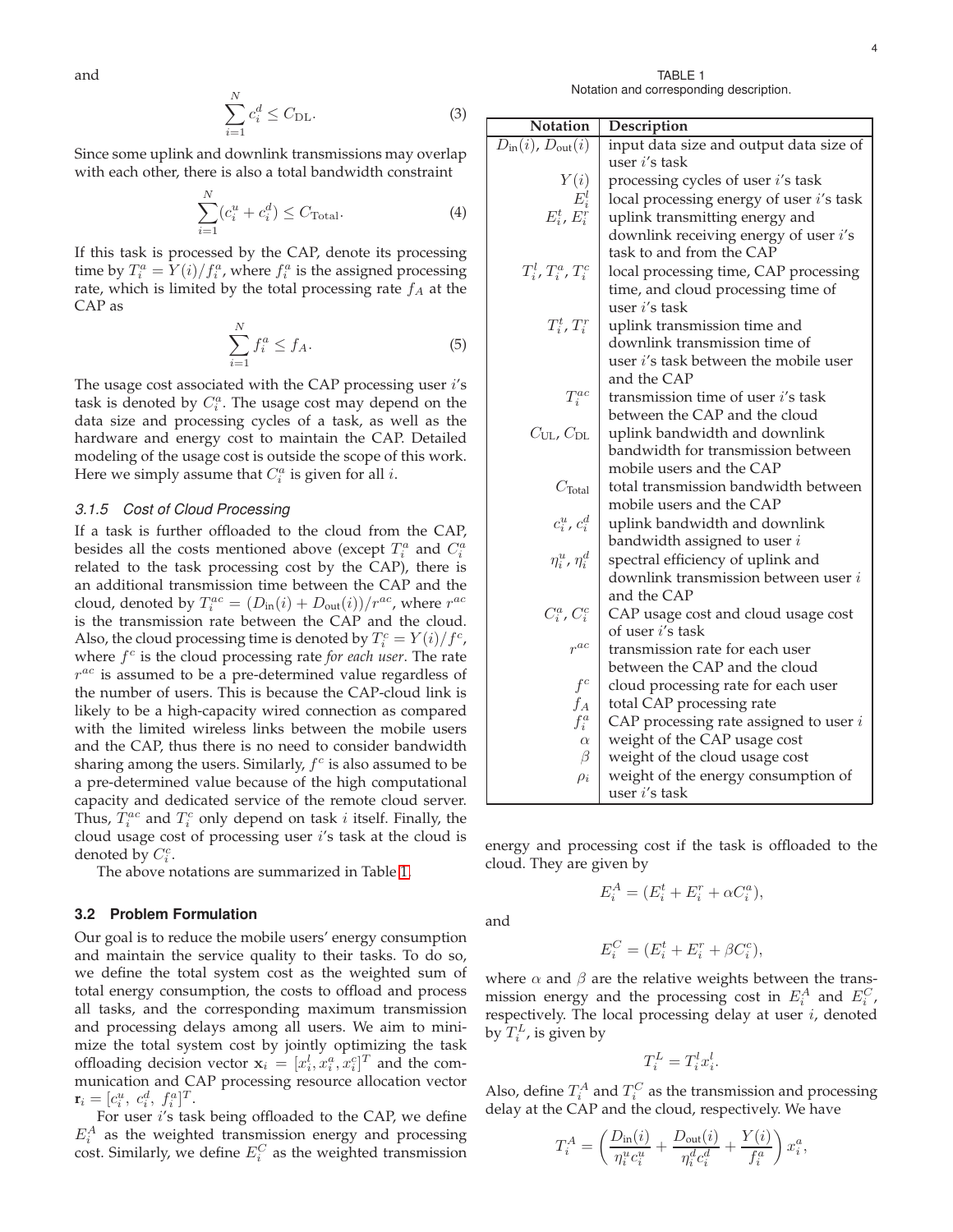and

$$
T_i^C = \left(\frac{D_{\rm in}(i)}{\eta_i^u c_i^u} + \frac{D_{\rm out}(i)}{\eta_i^d c_i^d} + T_i^{ac} + T_i^c\right) x_i^c.
$$

The values of  $T_i^L$ ,  $T_i^A$ , and  $T_i^C$  depend on the offloading decisions  $x_i$  and the communication and CAP processing resource allocation **r**<sup>i</sup> . The joint optimization of offloading and resource allocation is formulated as follows

$$
\min_{\{\mathbf{x}_i\},\{\mathbf{r}_i\}} \quad \left[ \sum_{i=1}^N \rho_i (E_i^l x_i^l + E_i^A x_i^a + E_i^C x_i^c) + \max_i \{ T_i^L + T_i^A + T_i^C \} \right] \tag{6}
$$

s.t. (1), (2), (3), (4), (5),  

$$
e^{u} e^{d} f^{a} > 0 \quad i \in \mathcal{N}
$$

$$
c_i^u, c_i^d, f_i^a \ge 0, \ i \in \mathcal{N},\tag{7}
$$

$$
x_i^l, x_i^a, x_i^c \in \{0, 1\}, \ i \in \mathcal{N}, \tag{8}
$$

where  $\rho_i$  is the weight on energy consumption relative to the delay. The proposed optimization problem [\(6\)](#page-4-1) can be solved by any controller in this network after collecting all required information. In practice, the controller could be the CAP. That is, each user provides its information to the CAP, and the CAP will broadcast the obtained offloading decisions (and the corresponding resource allocations) to all users by solving problem [\(6\)](#page-4-1).

Notice that in problem [\(6\)](#page-4-1), the cost of delay is considered in the total system cost objective. We put different emphasis on delay by adjusting  $\rho_i$ . Note that, since processing delay is in the objective instead of as a constraint in problem [\(6\)](#page-4-1), any offloading decision and resource allocation are feasible. However, in practice, there are applications that require strict processing deadlines, and some offloading decisions may not satisfy the strict delay constraint for a task. This scenario will be further discussed in Section [5.](#page-7-0)

# <span id="page-4-0"></span>**4 SHARECAP OFFLOADING SOLUTION**

For the scenario without any delay constraint, we show in this section that optimization problem [\(6\)](#page-4-1) has an equivalent QCQP formulation that is NP-hard in general. We then present our proposed solution through the SDR and randomization mapping approach.

#### **4.1 Overview of the Proposed Solution**

Given some offloading decisions **x**<sup>i</sup> , problem [\(6\)](#page-4-1) concerns only the resource allocation vector  $r_i$  as

$$
\min_{\{r_i\}} \left( E + \max_i \{ T_i^L + T_i^A + T_i^C \} \right) \tag{9}
$$
\n
$$
\text{s.t.} \quad \text{(2), (3), (4), (5), and (7),}
$$

where

$$
E \triangleq \sum_{i=1}^{N} \rho_i (E_i^l x_i^l + E_i^A x_i^a + E_i^C x_i^c).
$$

Note that  $E$  only depends on  $\mathbf{x}_i$ , and thus can be treated as a constant. The resource allocation problem [\(9\)](#page-4-3) is convex. It can be solved optimally using standard convex optimization approaches such as the interior-point method. Since there

are a finite number of offloading decisions, a globally optimal solution for problem [\(6\)](#page-4-1) can be obtained by exhaustive search among  $3^{\bar N}$  possible offloading decisions. However, the complexity grows exponentially with the number of users and thus impractical.

In order to find an efficient solution to problem [\(6\)](#page-4-1), we first transform it into a separable QCQP with a linear objective, and then propose a separable SDR approach and a novel randomization mapping method to recover the binary offloading decisions. Once we obtain the binary offloading decisions, we can easily solve problem [\(9\)](#page-4-3) to find the corresponding optimal resource allocation. We name our method the *shareCAP* offloading and resource allocation solution.

## <span id="page-4-12"></span><span id="page-4-2"></span><span id="page-4-1"></span>**4.2 QCQP Reformulation and Semidefinite Relaxation**

<span id="page-4-4"></span>We first replace the integer constraint [\(8\)](#page-4-4) by

<span id="page-4-7"></span><span id="page-4-6"></span><span id="page-4-5"></span>
$$
x_i^s (x_i^s - 1) = 0, \ i \in \mathcal{N}, \tag{10}
$$

for  $s \in \{l, a, c\}$ . Then, we move the delay term from the objective to the constraints by introducing additional auxiliary variable  $t$ . Optimization problem  $(6)$  is equivalent to the following problem

$$
\min_{\{\mathbf{x}_{i}\},\{\mathbf{r}_{i}\},t} \sum_{i=1}^{N} \rho_{i}(E_{i}^{l}x_{i}^{l} + E_{i}^{A}x_{i}^{a} + E_{i}^{C}x_{i}^{c}) + t
$$
\n
$$
\text{s.t. } T_{i}^{l}x_{i}^{l} + \left(\frac{D_{\text{in}}(i)}{\eta_{i}^{u}c_{i}^{u}} + \frac{D_{\text{out}}(i)}{\eta_{i}^{d}c_{i}^{d}} + \frac{Y(i)}{f_{i}^{a}}\right)x_{i}^{a}
$$
\n
$$
+ \left(\frac{D_{\text{in}}(i)}{\eta_{i}^{u}c_{i}^{u}} + \frac{D_{\text{out}}(i)}{\eta_{i}^{d}c_{i}^{d}} + T_{i}^{ac} + T_{i}^{c}\right)x_{i}^{c} \leq t, i \in \mathcal{N}, (12)
$$
\n
$$
(1), (2), (3), (4), (5), (7), \text{ and } (10).
$$

We now show that the optimization problem [\(11\)](#page-4-6) can be transformed into a separable QCQP problem by the following steps.

First, we introduce additional auxiliary variables  $\mathbf{d}_i \triangleq$  $(D_i^u, D_i^d, D_i^a)$ . Constraint [\(12\)](#page-4-7) can be equivalently replaced by the following four constraints

$$
T_i^l x_i^l + D_i^u + D_i^d + D_i^a + (T_i^{ac} + T_i^c) x_i^c \le t, \ i \in \mathcal{N}, \tag{13}
$$

<span id="page-4-8"></span>
$$
\frac{D_{\text{in}}(i)(x_i^a + x_i^c)}{\eta_i^u c_i^u} \le D_i^u, \ i \in \mathcal{N},\tag{14}
$$

$$
\frac{D_{\text{out}}(i)(x_i^a + x_i^c)}{\eta_i^d c_i^d} \le D_i^d, \ i \in \mathcal{N},\tag{15}
$$

and

<span id="page-4-10"></span><span id="page-4-9"></span>
$$
\frac{Y(i)x_i^a}{f_i^a} \le D_i^a, \ i \in \mathcal{N},\tag{16}
$$

<span id="page-4-3"></span>where constraint [\(13\)](#page-4-8) is the overall delay constraint, constraints [\(14\)](#page-4-9) to [\(16\)](#page-4-10) correspond to the uplink transmission time, the downlink transmission time, and the CAP processing time, respectively.

Next, we vectorize the variables and parameters in [\(11\)](#page-4-6). Define

<span id="page-4-11"></span>
$$
\mathbf{w}_0 \triangleq [t, \; \mathbf{0}_{1 \times 8}]^T, \tag{17}
$$

and

$$
\mathbf{w}_{i} \triangleq [x_{i}^{l}, x_{i}^{a}, x_{i}^{c}, c_{i}^{u}, D_{i}^{u}, c_{i}^{d}, D_{i}^{d}, f_{i}^{a}, D_{i}^{a}]^{T}, i \in \mathcal{N}, \quad (18)
$$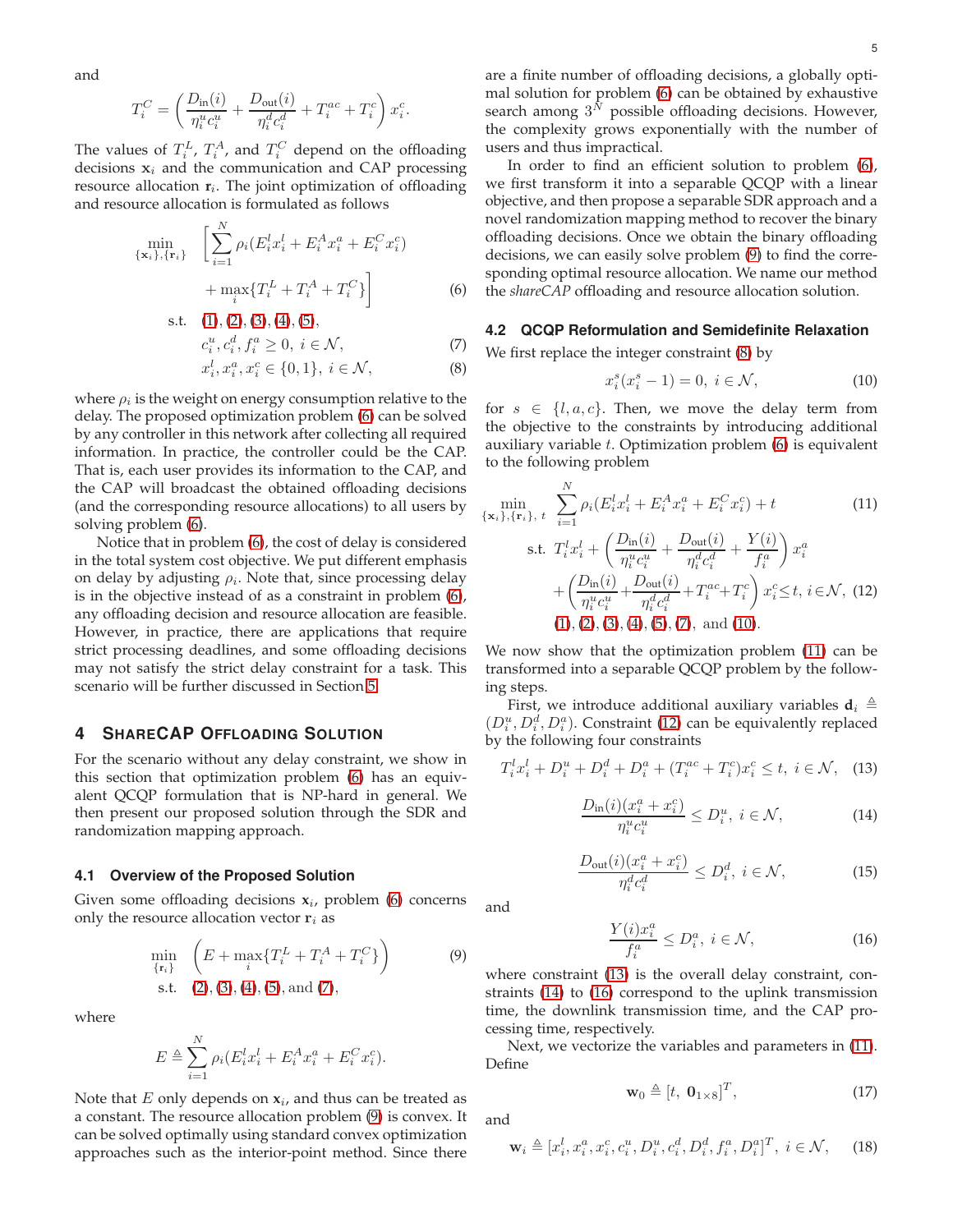which is the decision vector for user  $i$  containing all decision variables. Then, we can rewrite the objective in [\(11\)](#page-4-6) as

$$
\sum_{i=0}^{N} \mathbf{b}_i^T \mathbf{w}_i, \tag{19}
$$

where

$$
\mathbf{b}_0 \triangleq [1, \mathbf{0}_{1 \times 8}]^T,
$$

and

$$
\mathbf{b}_i \triangleq \rho_i [E_i^l, E_i^A, E_i^C, \mathbf{0}_{1 \times 6}]^T, \text{ for } i \neq 0.
$$

In the following, we present each constraint in problem [\(11\)](#page-4-6) in a corresponding matrix form. For the overall delay constraint [\(13\)](#page-4-8), it can be rewritten as

$$
\sum_{k=0}^{N} (\mathbf{b}_{ik}^c)^T \mathbf{w}_k \le 0, \ i \in \mathcal{N}, \tag{20}
$$

where

$$
\begin{aligned} &\mathbf{b}_{i0}^c \triangleq [-1, \mathbf{0}_{1 \times 8}]^T, \\ &\mathbf{b}_{ii}^c \triangleq [T_i^l, 0, (T_i^{ac} + T_i^c), 0, 1, 0, 1, 0, 1]^T, \\ &\mathbf{b}_{ik}^c \triangleq 0, \text{ for } k \neq 0, i. \end{aligned}
$$

The matrix forms of constraints [\(14\)](#page-4-9) - [\(16\)](#page-4-10) are

$$
\mathbf{w}_i^T \mathbf{A}_i^{\mu} \mathbf{w}_i + (\mathbf{b}_i^{\mu})^T \mathbf{w}_i \le 0, \ \mu \in \{u, d, a\}, \ i \in \mathcal{N}, \qquad (21)
$$

where

$$
\mathbf{A}_{i}^{u'} \triangleq -0.5 \begin{bmatrix} 0 & \eta_{i}^{u} \\ \eta_{i}^{u} & 0 \end{bmatrix}, \quad \mathbf{A}_{i}^{d'} \triangleq -0.5 \begin{bmatrix} 0 & \eta_{i}^{d} \\ \eta_{i}^{d} & 0 \end{bmatrix},
$$

$$
\mathbf{A}_{i}^{u} \triangleq \begin{bmatrix} \mathbf{0}_{3 \times 3} & \mathbf{0}_{3 \times 2} & \mathbf{0}_{3 \times 4} \\ \mathbf{0}_{2 \times 3} & \mathbf{A}_{i}^{u'} & \mathbf{0}_{2 \times 4} \\ \mathbf{0}_{4 \times 3} & \mathbf{0}_{4 \times 2} & \mathbf{0}_{4 \times 4} \end{bmatrix},
$$

$$
\mathbf{A}_{i}^{d} \triangleq \begin{bmatrix} \mathbf{0}_{5 \times 5} & \mathbf{0}_{5 \times 2} & \mathbf{0}_{5 \times 2} \\ \mathbf{0}_{2 \times 5} & \mathbf{A}_{i}^{d'} & \mathbf{0}_{2 \times 2} \\ \mathbf{0}_{2 \times 5} & \mathbf{0}_{2 \times 2} & \mathbf{0}_{2 \times 2} \end{bmatrix},
$$

$$
\mathbf{A}_{i}^{a'} \triangleq -0.5 \begin{bmatrix} 0 & 1 \\ 1 & 0 \end{bmatrix}, \quad \mathbf{A}_{i}^{a} \triangleq \begin{bmatrix} \mathbf{0}_{7 \times 7} & \mathbf{0}_{7 \times 2} \\ \mathbf{0}_{2 \times 7} & \mathbf{A}_{i}^{a'} \end{bmatrix},
$$

$$
\mathbf{b}_{i}^{u} \triangleq [0, D_{\text{in}}(i), D_{\text{in}}(i), \mathbf{0}_{1 \times 6}]^{T},
$$

$$
\mathbf{b}_{i}^{a} \triangleq [0, Y(i), 0, \mathbf{0}_{1 \times 6}]^{T}.
$$

We then replace the offloading placement constraint [\(1\)](#page-2-4) with

$$
(\mathbf{b}_i^P)^T \mathbf{w}_i = 1, \ i \in \mathcal{N}, \tag{22}
$$

where  $\mathbf{b}_i^P \triangleq [1, 1, 1, \mathbf{0}_{1 \times 6}]^T$ . For uplink and downlink bandwidth resource constraints [\(2\)](#page-2-5) and [\(3\)](#page-3-1), we rewrite them as

$$
\sum_{i=1}^{N} (\mathbf{b}_i^U)^T \mathbf{w}_i \le C_{\text{UL}},
$$
\n(23)

and

$$
\sum_{i=1}^{N} (\mathbf{b}_i^D)^T \mathbf{w}_i \le C_{\text{DL}},
$$
\n(24)

where

$$
\mathbf{b}_i^U\triangleq[0,0,0,1,\mathbf{0}_{1\times 5}]^T, \ \ \mathbf{b}_i^D\triangleq[\mathbf{0}_{1\times 5},1,0,0,0]^T.
$$

Similarly, the total bandwidth constraint [\(4\)](#page-3-2) is as follows

$$
\sum_{i=1}^{N} (\mathbf{b}_i^S)^T \mathbf{w}_i \le C_{\text{Total}},
$$
\n(25)

where  $\mathbf{b}_i^S \triangleq [0, 0, 0, 1, 0, 1, 0, 0, 0]^T$ . The constraint [\(5\)](#page-3-3) on the CAP processing resource allocation can be rewritten as

$$
\sum_{i=1}^{N} (\mathbf{b}_i^A)^T \mathbf{w}_i \le f_A,
$$
\n(26)

where  $\mathbf{b}_i^A \triangleq [\mathbf{0}_{1 \times 7}, 1, 0]^T$ . Constraint [\(7\)](#page-4-2), which ensures that all variables are nonnegative, is replaced by

$$
\mathbf{w}_i \succeq 0, \ i \in \mathcal{N} \cup \{0\}. \tag{27}
$$

Finally, we rewrite integer constraint [\(10\)](#page-4-5) as

$$
\mathbf{w}_i^T \text{diag}(\mathbf{e}_j) \mathbf{w}_i - (\mathbf{e}_j)^T \mathbf{w}_i = 0, \ j \in \{1, 2, 3\}, \ i \in \mathcal{N}, \tag{28}
$$

where each  $e_j$  is a  $9 \times 1$  standard unit vector with the *j*th entry being 1. By further defining  $\mathbf{z}_i \triangleq [\mathbf{w}_i^T \mathbf{1}]^T$ , for *i* in  $\mathcal{N} \cup \{0\}$ , and together with the above matrix form expressions, optimization problem [\(11\)](#page-4-6) can now be transformed into the following equivalent homogeneous separable QCQP formulation

$$
\min_{\{\mathbf{z}_i\}} \quad \sum_{i=0}^N \mathbf{z}_i^T \mathbf{G}_i \mathbf{z}_i \tag{29}
$$

$$
\text{s.t.} \quad \sum_{k=0}^{N} \mathbf{z}_{k}^{T} \mathbf{G}_{ik}^{c} \mathbf{z}_{k} \leq 0, \ i \in \mathcal{N}, \tag{30}
$$

<span id="page-5-1"></span><span id="page-5-0"></span>
$$
\mathbf{z}_i^T \mathbf{G}_i^{\mu} \mathbf{z}_i \le 0, \ \mu \in \{u, d, a\}, \ i \in \mathcal{N}, \tag{31}
$$
\n
$$
\mathbf{z}_i^T \mathbf{G}_i^P \mathbf{z}_i = 1, \ i \in \mathcal{N}, \tag{32}
$$

<span id="page-5-3"></span><span id="page-5-2"></span>
$$
\mathbf{z}_i^T \mathbf{G}_i^P \mathbf{z}_i = 1, \ i \in \mathcal{N}, \tag{32}
$$

<span id="page-5-4"></span>
$$
\sum_{i=1}^{N} \mathbf{z}_i^T \mathbf{G}_i^U \mathbf{z}_i \le C_{\text{UL}},\tag{33}
$$

<span id="page-5-5"></span>
$$
\sum_{i=1}^{N} \mathbf{z}_i^T \mathbf{G}_i^D \mathbf{z}_i \le C_{\text{DL}},
$$
\n(34)

<span id="page-5-6"></span>
$$
\sum_{i=1}^{N} \mathbf{z}_i^T \mathbf{G}_i^S \mathbf{z}_i \le C_{\text{Total}},\tag{35}
$$

<span id="page-5-7"></span>
$$
\sum_{i=1}^{N} \mathbf{z}_i^T \mathbf{G}_i^A \mathbf{z}_i \le f_A,
$$
\n(36)

$$
\mathbf{z}_i^T \mathbf{G}_j^I \mathbf{z}_i = 0, \ j \in \{1, 2, 3\}, \ i \in \mathcal{N}, \tag{37}
$$

<span id="page-5-9"></span><span id="page-5-8"></span>
$$
\mathbf{z}_i \succeq 0, \ i \in \mathcal{N} \cup \{0\},\tag{38}
$$

where

$$
\begin{aligned} &\mathbf{G}_i \triangleq \begin{bmatrix} \mathbf{0} & \frac{1}{2}\mathbf{b}_i \\ \frac{1}{2}\mathbf{b}_i^T & 0 \end{bmatrix}, \\ &\mathbf{G}_{ik}^c \triangleq \begin{bmatrix} \mathbf{0} & \frac{1}{2}\mathbf{b}_{ik}^c \\ \frac{1}{2}(\mathbf{b}_{ik}^c)^T & 0 \end{bmatrix}, \\ &\mathbf{G}_i^{\mu} \triangleq \begin{bmatrix} \mathbf{A}_i^{\mu} & \frac{1}{2}\mathbf{b}_i^{\mu} \\ \frac{1}{2}(\mathbf{b}_i^{\mu})^T & 0 \end{bmatrix}, \ \ \mu \in \{u, d, a\}, \\ &\mathbf{G}_i^{\pi} \triangleq \begin{bmatrix} \mathbf{0} & \frac{1}{2}\mathbf{b}_i^{\pi} \\ \frac{1}{2}(\mathbf{b}_i^{\pi})^T & 0 \end{bmatrix}, \ \ \pi \in \{P, U, D, S, A\}, \\ &\mathbf{G}_j^I \triangleq \begin{bmatrix} \text{diag}(\mathbf{e}_j) & -\frac{1}{2}\mathbf{e}_j \\ -\frac{1}{2}\mathbf{e}_j^T & 0 \end{bmatrix}, \ j \in \{1, 2, 3\}. \end{aligned}
$$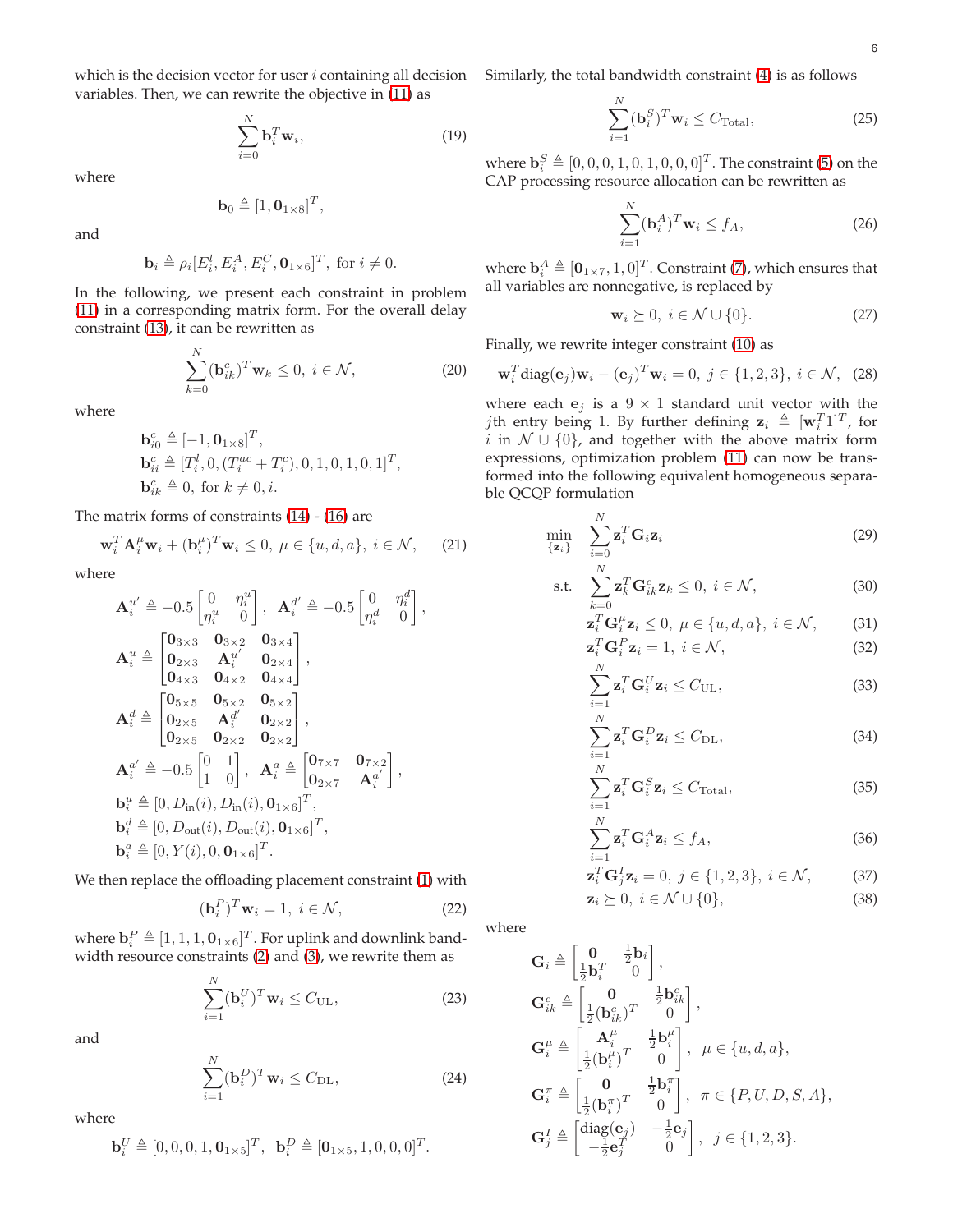Comparing the optimization problems [\(11\)](#page-4-6) and [\(29\)](#page-5-0), all constraints have one-to-one corresponding matrix representations. Specifically, constraint [\(30\)](#page-5-1) is the overall delay constraint, constraint [\(31\)](#page-5-2) comes from the additional auxiliary constraints [\(14\)](#page-4-9)-[\(16\)](#page-4-10), constraint [\(32\)](#page-5-3) is the offloading placement constraint, constraints [\(33\)](#page-5-4) and [\(34\)](#page-5-5) correspond to uplink and downlink bandwidth resource constraints, constraint [\(35\)](#page-5-6) is the total bandwidth constraint, constraint [\(36\)](#page-5-7) is the constraint on the CAP processing resource allocation, and constraint [\(37\)](#page-5-8) corresponds to the integer constraint [\(10\)](#page-4-5). Therefore, optimization problem [\(29\)](#page-5-0) is equivalent to the original problem [\(6\)](#page-4-1).

Note that optimization problem [\(29\)](#page-5-0) is a non-convex separable QCQP problem, which is NP-hard in general. To solve it, we apply a separable SDR approach to relax it into a separable semidefinite programming (SDP) problem. Define  $\mathbf{Z}_i \triangleq \mathbf{z}_i \mathbf{z}_i^T$ . We then have

$$
\mathbf{z}_i^T \mathbf{G} \mathbf{z}_i = \text{Tr}(\mathbf{G} \mathbf{Z}_i), \tag{39}
$$

with rank $(Z_i)$  = 1. By dropping the rank constraint rank( $\mathbf{Z}_i$ ) = 1, we relax problem [\(29\)](#page-5-0) into the following separable SDP problem

$$
\min_{\{\mathbf{Z}_i\}} \quad \sum_{i=0}^N \text{Tr}(\mathbf{G}_i \mathbf{Z}_i) \tag{40}
$$

$$
\text{s.t.} \quad \sum_{k=0}^{N} \text{Tr}(\mathbf{G}_{ik}^{c} \mathbf{Z}_{k}) \leq 0, \ i \in \mathcal{N}, \tag{41}
$$

$$
\operatorname{Tr}(\mathbf{G}_i^{\mu} \mathbf{Z}_i) \le 0, \ \mu \in \{u, d, a\}, \ i \in \mathcal{N}, \qquad (42)
$$

$$
\operatorname{Tr}(\mathbf{G}_i^P \mathbf{Z}_i) = 1, \ i \in \mathcal{N}, \tag{43}
$$

$$
\sum_{i=1}^{N} \text{Tr}(\mathbf{G}_i^U \mathbf{Z}_i) \le C_{\text{UL}},
$$
\n(44)

$$
\sum_{i=1}^{N} \text{Tr}(\mathbf{G}_i^D \mathbf{Z}_i) \le C_{\text{DL}},
$$
\n(45)

$$
\sum_{i=1}^{N} \text{Tr}(\mathbf{G}_i^S \mathbf{Z}_i) \le C_{\text{Total}},\tag{46}
$$

$$
\sum_{i=1}^{N} \text{Tr}(\mathbf{G}_i^A \mathbf{Z}_i) \le f_A,\tag{47}
$$

$$
\text{Tr}(\mathbf{G}_{j}^{I}\mathbf{Z}_{i}) = 0, \ j \in \{1, 2, 3\}, \ i \in \mathcal{N}, \qquad (48)
$$

$$
\mathbf{Z}_{i}(10,10) = 1, \ i \in \mathcal{N} \cup \{0\},\tag{49}
$$

$$
\mathbf{Z}_i \succeq 0, \ i \in \mathcal{N} \cup \{0\}. \tag{50}
$$

The above problem can be solved efficiently in polynomial time using standard SDP software, such as SeDuMi [\[47\]](#page-13-17). Denote  $\mathbf{Z}_{i}^{*}$  as the optimal solution of the SDP problem [\(40\)](#page-6-0). We need to obtain the offloading decision  $x_i$  of the original problem [\(6\)](#page-4-1) from  $\mathbf{Z}_{i}^{*}$ . In the following, we propose a randomization method to obtain our binary offloading decisions.

#### <span id="page-6-7"></span>**4.3 Binary Offloading Decisions via Randomization**

One might consider using a common approach [\[13\]](#page-12-12) to obtain an integer solution from the relaxed SDP problem, by randomly generating vectors from the Gaussian distribution with zero mean and covariance  $\mathbf{Z}_{i}^{*}$  for  $L$  times, and then mapping them to the integer set  $\{0,1\}^{3N}$  by using the

sign of each element in these vectors. Among the generated vectors, the one that yields the best objective value of the original problem would be chosen as the desired solution. However, the above randomization procedure does not produce a feasible solution due to the offloading decision placement constraint [\(1\)](#page-2-4). Instead, using the structure of  $\mathbf{Z}_i$ and constraints in problem [\(40\)](#page-6-0), we propose the following randomization method for a feasible solution.

Denote the offloading solution vector as

$$
\mathbf{x} \triangleq [\mathbf{x}_1^T, \dots, \mathbf{x}_N^T]^T,
$$

<span id="page-6-4"></span>where  $\mathbf{x}_i \triangleq [x_i^l, x_i^a, x_i^c]^T$ , for  $i \in \mathcal{N}$ . Since we have removed the rank-1 constraint from problem [\(29\)](#page-5-0) to arrive at the relaxed problem [\(40\)](#page-6-0), the obtained solution  $\mathbf{Z}_{i}^{*}$  for problem [\(40\)](#page-6-0) does not directly provide a feasible binary solution for the offloading decisions. Our goal is to obtain appropriate offloading decisions from  $\mathbf{Z}_{i}^{*}$  by mapping its elements to binary numbers. Note that only the first three elements in  $z_i$  correspond to the offloading decision variables for user  $i$ (see  $\mathbf{w}_i$  in [\(18\)](#page-4-11)). Also, since  $\mathbf{Z}_i = \mathbf{z}_i \mathbf{z}_i^T$  and  $\mathbf{z}_i(10) = 1$ , we know that the last row of  $\mathbf{Z}_i$  satisfies  $\mathbf{Z}_i(10,j) = \mathbf{z}_i(j)$ , for all  $j$ . Hence, we can use the values of  $\mathbf{Z}_{i}^{*}(10,j)$  to recover the binary offloading decision  $z_i(j)$ , for  $j = 1, 2, 3$ . Before providing the details of the proposed randomization method, we first show the property of  $\mathbf{Z}_{i}^{*}(10,j)$ , for  $j=1,2,3$ , in the following lemma.

<span id="page-6-5"></span><span id="page-6-3"></span><span id="page-6-0"></span>**Lemma 1.** For the optimal solution  $\mathbf{Z}_i^*$  of problem [\(40\)](#page-6-0),  $\mathbf{Z}_{i}^{*}(10,j) \in [0,1]$ , for  $j = 1, 2, 3$ , and  $i \in \mathcal{N}$ .

<span id="page-6-2"></span>*Proof:* After dropping rank-1 constraint rank( $\mathbf{Z}_i$ ) = 1, in the relaxed problem [\(40\)](#page-6-0), constraint [\(48\)](#page-6-1) can only guarantee that  $\mathbf{Z}_i(j, j) = \mathbf{Z}_i(10, j) (= \mathbf{Z}_i(j, 10))$  for  $j = 1, 2, 3$ . To show that  $\mathbf{Z}_{i}^{*}(10, j) \in [0, 1]$ , for  $j = 1, 2, 3$ , we note that, first,  $\mathbf{Z}_{i}^{*}(j, j) \geq 0$  since  $\mathbf{Z}_{i}^{*} \succeq 0$ , which means  $\mathbf{Z}_{i}^{*}(10, j) \geq 0$ , for  $j = 1, 2, 3$ . In addition, constraint [\(43\)](#page-6-2) guarantees that

$$
\mathbf{Z}_{i}^{*}(10,1)+\mathbf{Z}_{i}^{*}(10,2)+\mathbf{Z}_{i}^{*}(10,3)=1.
$$

Thus, we have  $\mathbf{Z}_{i}^{*}(10,j) \in [0,1]$ , for  $j = 1,2,3$ .  $\Box$ 

<span id="page-6-1"></span>Based on Lemma [1,](#page-6-3) we consider a probabilistic mapping method to find x. We take  $\mathbf{Z}_{i}^{*}(10,j)$  as the probability of  $\mathbf{z}_i(j) = 1$ , i.e.,  $prob(\mathbf{z}_i(j) = 1) = \mathbf{Z}_i^*(10, j)$ , for  $j = 1, 2, 3$ . Denote

$$
\mathbf{p}_i \triangleq [p_i^l, p_i^a, p_i^c]^T \triangleq [\mathbf{Z}_i^*(10, 1), \mathbf{Z}_i^*(10, 2), \mathbf{Z}_i^*(10, 3)]^T.
$$

<span id="page-6-6"></span>Equivalently, this means  $prob(x_i^s = 1) = p_i^s$ , for  $s = l, a, c$ . We reconstruct  $[x_i^l, x_i^a, x_i^c]$  using  $\mathbf{p}_i$  as marginal probabilities, while satisfying constraint [\(1\)](#page-2-4). This leads to our proposed probabilistic randomization method as follows.

Let

$$
U_i^l = p_i^l (1 - p_i^a)(1 - p_i^c),
$$
  

$$
U_i^a = (1 - p_i^l) p_i^a (1 - p_i^c),
$$

and

$$
U_i^c = (1 - p_i^l)(1 - p_i^a)p_i^c
$$

.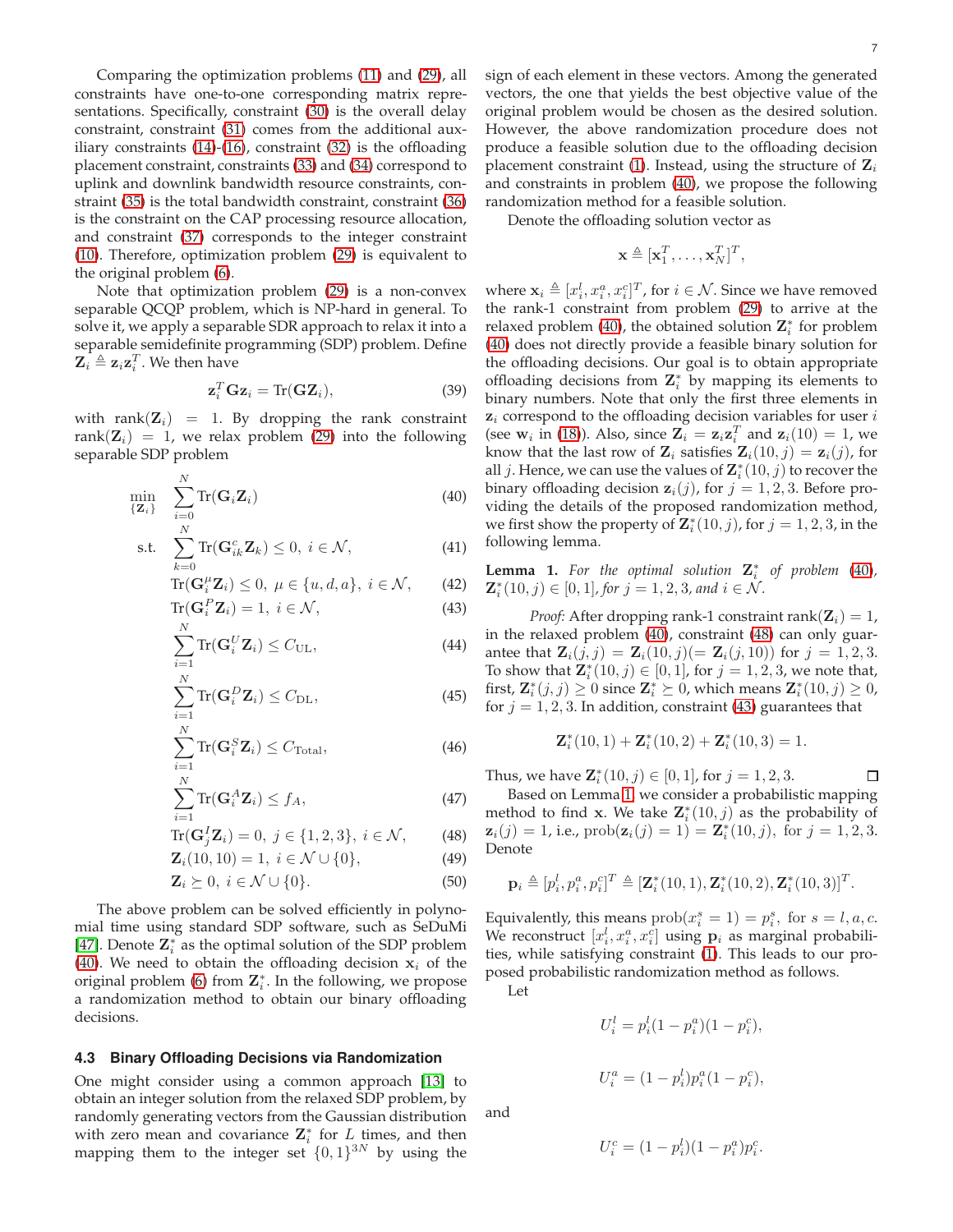To satisfy the placement constraint [\(1\)](#page-2-4), we define random vector  $\mathbf{u}_i$ , which represent the location that user i's task will be processed, as follows:

<span id="page-7-2"></span>
$$
\mathbf{u}_{i} = \begin{cases} [1, 0, 0]^{T}, \text{ with probability } P_{i}^{l} \text{ (local processing)}, \\ [0, 1, 0]^{T}, \text{ with probability } P_{i}^{a} \text{ (CAP processing)}, \\ [0, 0, 1]^{T}, \text{ with probability } P_{i}^{c} \text{ (cloud processing)}, \end{cases}
$$
 (51)

where

$$
P_i^s = \frac{U_i^s}{U_i^l + U_i^a + U_i^c} \;,\; s \in \{l,a,c\},
$$

and

$$
P_i^l + P_i^a + P_i^c = 1.
$$

We generate  $M$  i.i.d. feasible offloading solutions  $\mathbf{x}^{(m)}$  =  $[(\mathbf{u}_1^{(\bar{m})})^T \dots (\mathbf{u}_N^{(m)})^T]^T$  using the above procedure, for  $m=$  $1, \ldots, M$ , and solve the corresponding resource allocation problem [\(9\)](#page-4-3) for each  $\mathbf{x}^{(m)}$ . We then choose among these feasible solutions the one that gives the minimum objective value of the optimization problem [\(6\)](#page-4-1) to obtain the offloading solution  $\mathbf{x}^{\text{sdr}}$  and the corresponding optimal resource allocation  $\{r_i^{sdr^*}\}$ . For the best decision, in practice, we should also compare  $x<sup>sdr</sup>$  with the solutions from local processing only and cloud processing only methods, and select the one that gives the minimum cost as the final offloading decision  $x^{sdr^*}$  and the corresponding optimal resource allocation  $\{ \mathbf{r}_i^{\text{sdr}*} \}$ .

The details of the overall *shareCAP* offloading and resource allocation algorithm are given in Algorithm [1.](#page-7-1) Notice that the SDP problem [\(40\)](#page-6-0) can be solved within precision  $\epsilon$  by the interior point method in at most  $O(\sqrt{N}\log(1/\epsilon))$ iterations in which the amount of work per iteration is  $O(N^6)$  [\[48\]](#page-13-18). This compares well with the  $3^N$  choices in exhaustive search to find an optimal offloading decision. In addition, we observe from numerical results that a small number of randomization trials (e.g.,  $M = 10$ ) is enough to give system performance very close to the optimal one.

**Remark 1.** *The proposed solution can be easily extended to the general case where the number of processing cycles for each task on different CPUs are different because these quantities are constants in optimization problem* [\(6\)](#page-4-1)*.*

# <span id="page-7-0"></span>**5 OFFLOADING WITH DELAY CONSTRAINTS**

Time-sensitive applications in practice may have strict processing deadlines, which complicates the offloading decisions and resource allocation. In this section, we further study the scenario where each task must be completed before some given deadline. That is, there is a strict delay constraint for each user's task given by

<span id="page-7-3"></span>
$$
T_i^L + T_i^A + T_i^C \le T_i, \ i \in \mathcal{N},\tag{52}
$$

where we note that only one of  $T_i^L$ ,  $T_i^A$ , and  $T_i^C$  is nonzero by their definitions and constraint [\(1\)](#page-2-4). To ensure that at least one feasible offloading solution exists, we assume that local processing time  $T_i^l \leq T_i$  so that each user can at least process its task locally to meet the deadline regardless of the

<span id="page-7-1"></span>**Algorithm 1** *ShareCAP* Offloading Algorithm

- 1: Obtain optimal solution  $\mathbf{Z}_{i}^{*}$  of the SDP problem [\(40\)](#page-6-0). Extract  $\mathbf{Z}_{i}^{*}(10,j)$ , for  $j=1,2,3$ , from  $\mathbf{Z}_{i}^{*}$ . Set the number of randomization trials as M.
- 2: Record the values of  $\mathbf{Z}_{i}^{*}(10,j)$ , for  $j = 1, 2, 3$ , as  $\mathbf{p}_{i}$ .

3: for 
$$
m = 1, ..., M
$$
 do

- 4:  $\mathbf{x}^{(m)} = [\mathbf{u}_{1}^{(m)},\ldots,\mathbf{u}_{N}^{(m)}]^T$  with  $\mathbf{u}_{i}^{(m)}$  generated as in [\(51\)](#page-7-2);
- 5: Given  $\mathbf{x}^{(m)}$ , solve resource allocation problem [\(9\)](#page-4-3) and record the minimum cost value of [\(9\)](#page-4-3) as  $J^{(m)}$ ;

6: **end for**

- 7: Choose among  $\mathbf{x}^{(1)}, \ldots, \mathbf{x}^{(M)}$  the one that yields the minimum system cost:  $\mathbf{x}^{\text{sdr}} = \mathop{\mathrm{argmin}}_{\{\mathbf{x}^{(m)}\}} J^{(m)}$
- 8: Compare the minimum cost of  $(9)$  under  $\mathbf{x}^{\text{sdr}}$  with those under the local processing only and cloud processing only solutions. Select the one that yields the minimum system cost as  $\mathbf{x}^{\text{sdr}^*}$ .
- 9: Output: the proposed offloading solution  $\mathbf{x}^{\text{sdr}^*}$  and the corresponding optimal resource allocation  $\{ \mathbf{r}_i^{\text{sdr}*} \}$ .

availability of the remote processing. With above additional delay constraints, the optimization problem becomes

<span id="page-7-4"></span>
$$
\min_{\mathbf{x}, \{\mathbf{r}_i\}} \quad \left[ \sum_{i=1}^N \rho_i (E_i^l x_i^l + E_i^A x_i^a + E_i^C x_i^c) + \max_i \{ T_i^L + T_i^A + T_i^C \} \right] + \max_i \{ T_i^L + T_i^A + T_i^C \} \quad (53)
$$
\n
$$
\text{s.t.} \quad (1), (2), (3), (4), (5), (7), (8), \text{ and } (52).
$$

Due to additional delay constraints [\(52\)](#page-7-3), the optimization problem [\(53\)](#page-7-4) is more complicated than the original problem [\(6\)](#page-4-1). In addition, different from [\(6\)](#page-4-1) where any offloading decision is always feasible, only some offloading decisions are feasible for problem [\(53\)](#page-7-4). To solve this problem, in the following, we modify the original *shareCAP* solution and propose a three-step algorithm, named *sharedCAP with Delay Constraints* (*shareCAP-D*). Furthermore, we will show that the newly obtained binary offloading decision x and computation and communication resource allocation  $\{r_i\}$ by *shareCAP-D* algorithm are locally optimal.

# **5.1 Step 1: QCQP Transformation and Semidefinite Relaxation**

As mentioned above, optimization problem [\(53\)](#page-7-4) is more complicated, since individual strict delay constraints are imposed to all users' tasks. Following the similar procedure in Section [4.2,](#page-4-12) we move the delay term from the objective to the constraints by introducing additional auxiliary variables  $t$ , and rewrite  $(53)$  as

$$
\min_{\{\mathbf{x}_{i}\},\{\mathbf{r}_{i}\},t} \sum_{i=1}^{N} \rho_{i}(E_{i}^{l}x_{i}^{l} + E_{i}^{A}x_{i}^{a} + E_{i}^{C}x_{i}^{c}) + t
$$
(54)  
s.t.  $T_{i}^{l}x_{i}^{l} + \left(\frac{D_{\text{in}}(i)}{\eta_{i}^{u}c_{i}^{u}} + \frac{D_{\text{out}}(i)}{\eta_{i}^{d}c_{i}^{d}} + \frac{Y(i)}{f_{i}^{a}}\right)x_{i}^{a}$ 
$$
+ \left(\frac{D_{\text{in}}(i)}{\eta_{i}^{u}c_{i}^{u}} + \frac{D_{\text{out}}(i)}{\eta_{i}^{d}c_{i}^{d}} + T_{i}^{ac} + T_{i}^{c}\right)x_{i}^{c} \leq T_{i}, i \in \mathcal{N},
$$
(55)

<span id="page-7-6"></span><span id="page-7-5"></span>
$$
(1), (2), (3), (4), (5), (7), (10), \text{ and } (12),
$$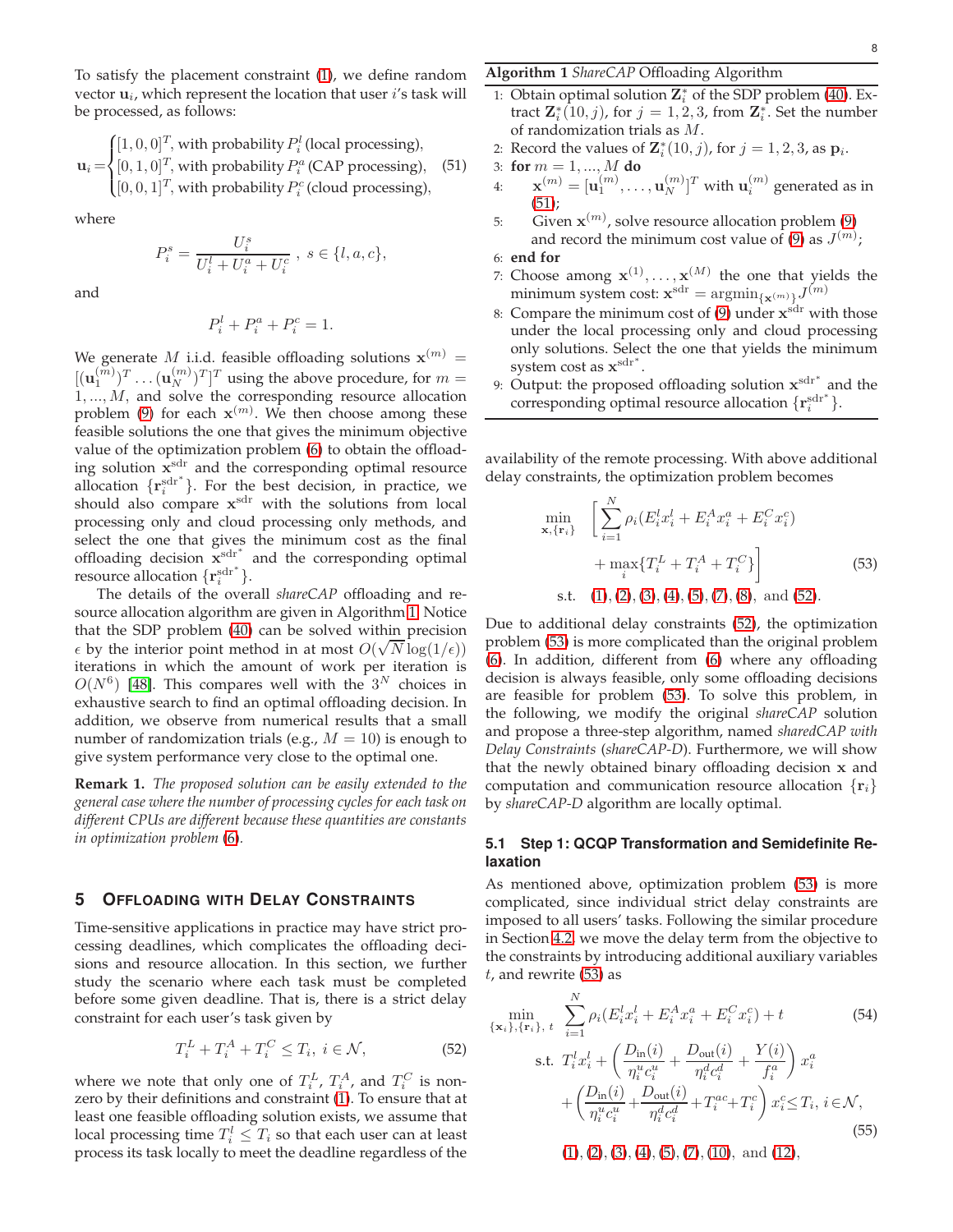where constraint [\(55\)](#page-7-5) comes from the strict delay constraint [\(52\)](#page-7-3). Comparing optimization problem [\(54\)](#page-7-6) with problem [\(11\)](#page-4-6), we observe that they share a similar structure, except that problem [\(54\)](#page-7-6) has the additional delay constraint [\(55\)](#page-7-5). Therefore, we can apply a similar procedure to transform problem [\(54\)](#page-7-6) into a non-convex separable QCQP problem, and solve the corresponding separable SDP relaxation problem.

Rewriting the additional constraint [\(55\)](#page-7-5) into a matrix form, we have

$$
\mathbf{z}_i^T \mathbf{G}_i^C \mathbf{z}_i \le T_i, \ i \in \mathcal{N}, \tag{56}
$$

where  $z_i$  is defined as in Section [4.2,](#page-4-12) and

$$
\begin{aligned} \mathbf{b}_i^C &\triangleq \big[T_i^l, 0, \big(T_i^{ac} + T_i^c\big), 0, 1, 0, 1, 0, 1\big]^T, \\ \mathbf{G}_i^C &\triangleq \begin{bmatrix} \mathbf{0}_{9 \times 9} & \frac{1}{2} \mathbf{b}_i^C \\ \frac{1}{2} (\mathbf{b}_i^C)^T & 0 \end{bmatrix}. \end{aligned}
$$

The optimization problem [\(54\)](#page-7-6) can now be transformed into the following equivalent separable QCQP formulation

$$
\min_{\{\mathbf{z}_i\}} \sum_{i=0}^N \mathbf{z}_i^T \mathbf{G}_i \mathbf{z}_i
$$
\n
$$
\text{s.t.} \quad (30) - (38), \text{ and } (56).
$$
\n
$$
(57)
$$

Similar to [\(39\)](#page-6-4), we have  $\mathbf{Z}_i = \mathbf{z}_i \mathbf{z}_i^T$  and

$$
\mathbf{z}_i^T \mathbf{G}_i^C \mathbf{z}_i = \text{Tr}(\mathbf{G}_i^C \mathbf{Z}_i).
$$

Therefore, we can further reformulate problem [\(57\)](#page-8-1) into a separable SDP problem as follows

$$
\min_{\{\mathbf{Z}_i\}} \quad \sum_{i=0}^N \text{Tr}(\mathbf{G}_i \mathbf{Z}_i) \tag{58}
$$

s.t. 
$$
\text{Tr}(\mathbf{G}_i^C \mathbf{Z}_i) \leq T_i, \ i \in \mathcal{N},
$$
\n
$$
(41) - (50),
$$
\n
$$
(59)
$$

which is SDP problem [\(40\)](#page-6-0) with the additional delay constraint [\(59\)](#page-8-2). Note that SDP problem [\(58\)](#page-8-3) is a relaxation of problem [\(54\)](#page-7-6) and always feasible, so that we can obtain the optimal solution $\{ \mathbf Z_i^* \}$ . However, the randomization procedure introduced in Section [4.3](#page-6-7) cannot be directly applied to find a feasible solution for problem [\(53\)](#page-7-4) due to the individual delay constraint for each user's task [\(52\)](#page-7-3). In other words, there is no feasibility guarantee for the randomly generated offloading vector x w.r.t [\(52\)](#page-7-3) and hence its associated resource allocation problem.

To deal with this issue, we propose a deterministic approach in which we choose an initial offloading solution that will subsequently be improved in Steps 2 and 3 below.

*Initial offloading solution:* First, we have  $\mathbf{x}_i = [x_i^l, x_i^a, x_i^c]^T$ and  $\mathbf{p}_i = [p_i^l, p_i^a, p_i^c]^T$  as defined in Section [4.3.](#page-6-7) Applying Lemma [1,](#page-6-3) we can guarantee that  $p_i^s \in [0,1], s \in \{l,a,c\}.$ Then, we recover the offloading decisions  $\mathbf{x}^{\text{sdr}}_i$  using  $\mathbf{p}_i$  as follows:

<span id="page-8-5"></span>
$$
\mathbf{x}_{i}^{\text{sdr}} = \begin{cases} [1, 0, 0]^T, \text{ if } \max_{s \in \{l, a, c\}} p_i^s = p_i^l \text{ (local processing)},\\ [0, 1, 0]^T, \text{ if } \max_{s \in \{l, a, c\}} p_i^s = p_i^a \text{ (CAP processing)},\\ [0, 0, 1]^T, \text{ if } \max_{s \in \{l, a, c\}} p_i^s = p_i^c \text{ (cloud processing)}, \end{cases}
$$
(60)

and obtain the overall offloading decision as

$$
\mathbf{x}^{\text{sdr}} = [(\mathbf{x}_1^{\text{sdr}})^T, \dots, (\mathbf{x}_N^{\text{sdr}})^T]^T.
$$

Since an offloading decision  $x<sup>sdr</sup>$  generated using the above procedure may not satisfy individual delay constraints [\(52\)](#page-7-3), in the following, we introduce an adaptive adjustment procedure to obtain a feasible solution through iteration, with  $x<sup>sdr</sup>$  as the initial solution.

# **5.2 Step 2: Obtaining a Feasible Solution via Adaptive Adjustment**

<span id="page-8-0"></span>Similar to [\(9\)](#page-4-3), optimization problem [\(53\)](#page-7-4) is reduced to the optimization of computation and communication resource allocation  $\{r_i\}$  given by

<span id="page-8-4"></span>
$$
\min_{\{r_i\}} \left( E + \max_i \{ T_i^L + T_i^A + T_i^C \} \right) \tag{61}
$$
\n
$$
\text{s.t.} \quad (2), (3), (4), (5), (7), \text{ and } (52),
$$

where  $E$  is defined below [\(9\)](#page-4-3). We can determine whether a given offloading decision x is feasible by solving problem [\(61\)](#page-8-4) which is convex. If it is feasible, we can obtain the corresponding optimal resource allocation  $\{r_i\}$ .

<span id="page-8-1"></span>We now provide an adaptive adjustment procedure to obtain a feasible offloading solution iteratively. Set  $\mathbf{x}^{aa^*}$  = x<sup>sdr</sup>. At each iteration:

- i Check the feasibility of  $x^{aa^*}$  by solving problem [\(61\)](#page-8-4).
- ii Define a set  $N_l^- = \{i : x_i^l = 0, i \in \mathcal{N}\}\)$ , which contains all users with current decisions to offload their tasks. If  $x^{aa^*}$  is infeasible, randomly pick  $i \in$  $N_l^-$  and modify the decision to be local processing  $\mathbf{a} \mathbf{s}^{\mathbf{a}} \mathbf{x}_{i}^{\mathbf{a} \mathbf{a}^{*}} = [1, 0, 0]^{T}.$

<span id="page-8-3"></span>Repeat steps i and ii until  $x^{aa^*}$  is feasible for problem [\(61\)](#page-8-4), and record the corresponding resource allocation as  ${r_i^{aa}}^*$ . Then output the solution of the adaptive adjustment procedure as  $(\mathbf{x}^{aa^*}, {\{\mathbf{r}_i^{aa^*}\}}).$ 

<span id="page-8-2"></span>Note that the above procedure always converges to some feasible offloading decision  $x^{aa^*}$  (and corresponding optimal resource allocation  $\{r_i^{aa^*}\}\)$ . To see this, we note that in the worst case, the offloading solutions  $x^{aa^*}$  converges to the no offloading decision profile where each task is processed locally, which is feasible since  $T_i^l \leq T_i$  for  $i \in \mathcal{N}$ . We summarize this property in the following proposition.

**Proposition 1.**  $(\mathbf{x}^{aa^*}, {\mathbf{r}_i^{aa^*}})$  *obtained from the adaptive adjustment procedure is always a feasible solution to the original optimization problem* [\(53\)](#page-7-4) *with strict delay constraints.*

# **5.3 Step 3: Obtaining a Local Optimum via Sequential Turning**

With a feasible solution  $(x^{aa^*}, \{r_i^{aa^*}\})$  obtained in Step 2, we now propose an iterative procedure, termed *sequential tuning*, to further reduce the system cost and obtain a local optimum for problem [\(53\)](#page-7-4).

Set  $(\mathbf{x}^{\mathrm{st}^*}, {\mathbf{r}^{\mathrm{st}^*}}) = (\mathbf{x}^{\mathrm{aa}^*}, {\mathbf{r}^{\mathrm{aa}^*}})$  as the initial point. At each iteration:

- i Randomly order the list of all users.
- ii Go through the user list one by one. For each examined user, check the three possible offloading decisions for its task, while keep the offloading decisions of all other users unchanged. For each offloading decision, find the total system cost by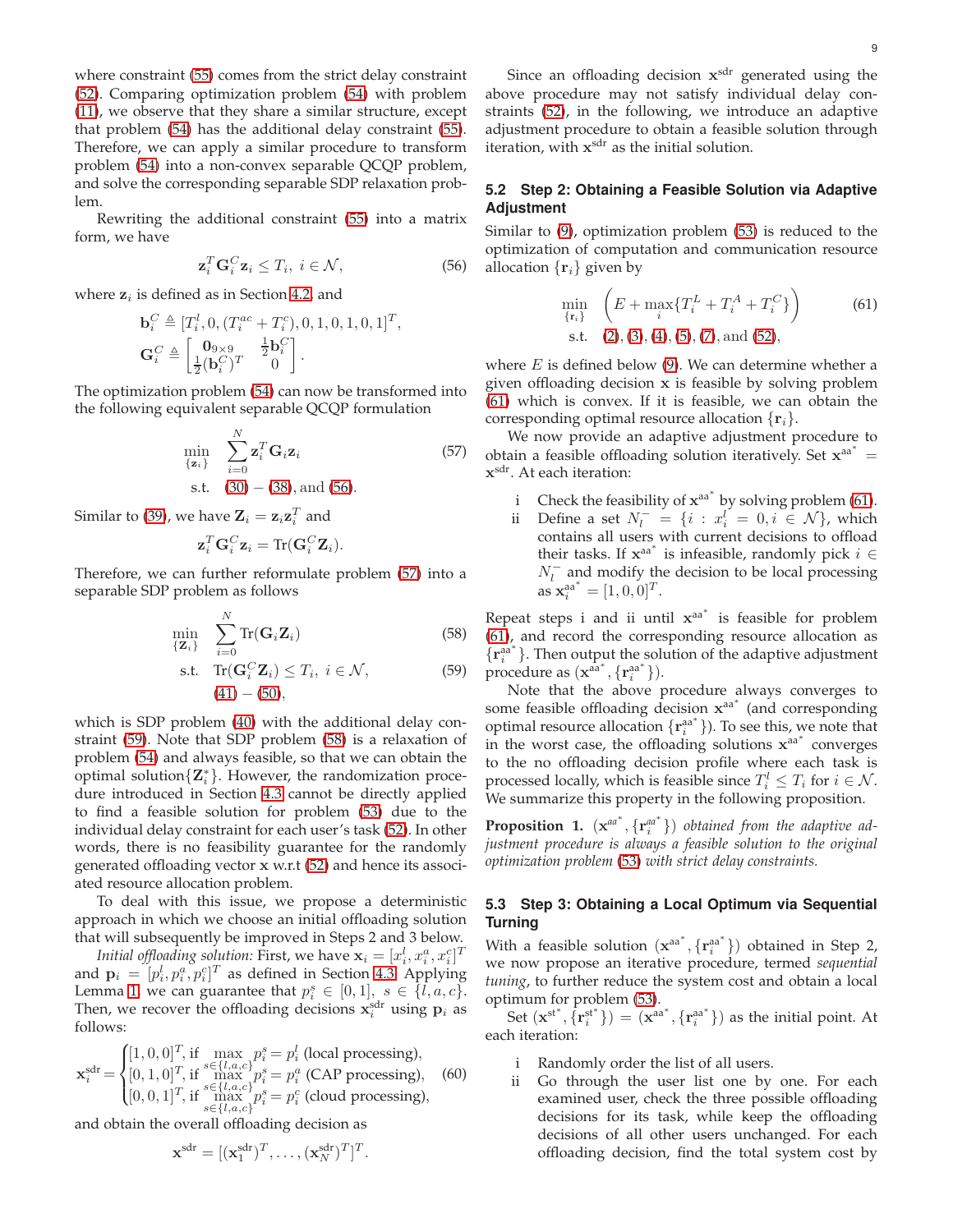solving problem [\(61\)](#page-8-4). As soon as some user  $i$  is found to admit a lower total system cost by changing its offloading decision, update  $(x^{st^*}, \{r_i^{st^*}\})$  to the new offloading decision and resource allocation that give the lower cost, and exit the iteration.

Repeat steps i and ii until  $x^{st^*}$  converges, i.e., no change for x<sup>st\*</sup> can be made. Then output the solution of the sequential turning procedure as  $(x^{st^*}, \{r_i^{st^*}\})$ .

The above procedure is guaranteed to converge. This is because there is a finite number of possible values for  $\mathbf{x}_i^{\text{st}}[t]$ . The iteration eventually will reach some  $(\mathbf{x}^{\text{st}^*}, {\{\mathbf{r}_i^{\text{st}^*}\}})$ , where the total system cost cannot be further reduced by modifying any user's offloading decision (and corresponding resource allocation). It is straightforward to show that  $(x^{st*}, {r_i^{st*}})$  is a local optimum of problem [\(53\)](#page-7-4), since it gives the lowest system cost in the joint binary-valued neighborhood of x and neighborhood of  $\{r_i\}$ . This result is stated in the following proposition.

**Proposition 2.** *Given any feasible initial point,*  $(\mathbf{x}^{st^*}, {\mathbf{r}^{st^*}})$ *obtained from the sequential tuning procedure is a local optimal solution to the original optimization problem* [\(53\)](#page-7-4) *with strict delay constraints.*

We summarize the above three-step *shareCAP-D* algorithm in Algorithm [2.](#page-9-1) Note that, by design, the final solution  $(x^{st^*}, \{r_i^{st^*}\})$  obtained by adopting the sequential tuning procedure is better than or at least as good as  $(x^{aa^*}, \{r_i^{aa^*}\})$ . In Section [7,](#page-10-0) we show that the proposed *shareCAP-D* method provides not only a local optimum solution but also nearly optimal performance compared with the optimal policy.

**Remark 2.** *The sequential tuning procedure can also be applied as an extension of shareCAP for the case without the delay constraints, to obtain a locally optimal solution with an even lower total system cost to problem* [\(6\)](#page-4-1)*.*

# <span id="page-9-0"></span>**6 EXTENSION TO SUM DELAY OPTIMIZATION**

In previous optimization problems [\(6\)](#page-4-1) and [\(53\)](#page-7-4), we have considered the maximum transmission and processing delays among all users as part of the total system cost. Our approach and proposed solution can also be extended to the consideration of the sum delay of all users' tasks as part of the total system cost. This optimization problem is given as

$$
\min_{\{\mathbf{x}_i\},\{\mathbf{r}_i\}} \quad \sum_{i=1}^N \left[ \rho_i (E_i^l x_i^l + E_i^A x_i^a + E_i^C x_i^c) + (T_i^L + T_i^A + T_i^C) \right] \tag{62}
$$

s.t.  $(1), (2), (3), (4), (5), (7), \text{and } (8).$  $(1), (2), (3), (4), (5), (7), \text{and } (8).$  $(1), (2), (3), (4), (5), (7), \text{and } (8).$  $(1), (2), (3), (4), (5), (7), \text{and } (8).$  $(1), (2), (3), (4), (5), (7), \text{and } (8).$  $(1), (2), (3), (4), (5), (7), \text{and } (8).$  $(1), (2), (3), (4), (5), (7), \text{and } (8).$  $(1), (2), (3), (4), (5), (7), \text{and } (8).$  $(1), (2), (3), (4), (5), (7), \text{and } (8).$  $(1), (2), (3), (4), (5), (7), \text{and } (8).$  $(1), (2), (3), (4), (5), (7), \text{and } (8).$  $(1), (2), (3), (4), (5), (7), \text{and } (8).$  $(1), (2), (3), (4), (5), (7), \text{and } (8).$  $(1), (2), (3), (4), (5), (7), \text{and } (8).$ 

Same as in problems [\(6\)](#page-4-1) and [\(53\)](#page-7-4), we can adjust  $\rho_i$  to put different emphasis on the sum delay. In addition, the strictly delay constraint [\(52\)](#page-7-3) can be included when considering time-sensitive applications.

Using a similar procedure as described in Section [4.2,](#page-4-12) we can obtain the corresponding non-convex separable QCQP problem and separable SDP relaxation problem for problem [\(62\)](#page-9-2). The only difference between problems [\(62\)](#page-9-2) and [\(6\)](#page-4-1) is the structure of the resulting SDR problems. Therefore, the <span id="page-9-1"></span>**Step 1: Initial offloading solution via SDR**

- 1: Obtain optimal solution  $\{Z_i^*\}$  of the SDR problem [\(58\)](#page-8-3). Extract the upper-left  $3 \times 3$  sub-matrices  $\{\hat{\mathbf{Z}}_i^*\}$  from  $\{ \mathbf Z_i^* \}.$
- 2: Record the values of diagonal terms in  $\hat{\mathbf{Z}}_i^*$  by  $\mathbf{p}_i =$  $[p_i^l, p_i^a, p_i^c]^T$ .
- 3: Set  $\mathbf{x}^{\text{sdr}} = [(\mathbf{x}^{\text{sdr}}_{1})^{T}, \dots, (\mathbf{x}^{\text{sdr}}_{N})^{T}]^{T}$ , where  $\mathbf{x}^{\text{sdr}}_{i}$  is given by [\(60\)](#page-8-5), as the initial offloading solution. **Step 2: Adaptive adjustment**
- 4: Set  $\mathbf{x}^{aa^*} = \mathbf{x}^{sdr}$ .
- 5:  $Set AA = False.$
- 6: **while** AA == False **do**
- $7:$  Check the feasibility of  $x^{aa^*}$  by solving problem [\(61\)](#page-8-4);
- 8: **if** x aa<sup>∗</sup> is infeasible **then**
- 9: Determine the set of users with offloaded task: Set  $N_l^- = \{i : x_i^l = 0, i \in \mathcal{N}\};$
- 10: Randomly pick user  $i \in N_l^-$  and set its offloading decision to local processing:  $\mathbf{x}_i^{\text{aa}^*} = [1, 0, 0]^T$ ;
- 11: **else**
- 12: Record the corresponding resource allocation  $\{ {\bf r}_i^{\rm aa^*} \};$
- 13: Set  $AA = True;$   $\triangleright$  Exit while loop
- 14: **end if**

15: **end while**

**Step 3: Sequential tuning**

- 16: Set  $(\mathbf{x}^{\text{st}^*}, {\mathbf{r}^{\text{st}^*}}_i) = (\mathbf{x}^{\text{aa}^*}, {\mathbf{r}^{\text{aa}^*}}_i)$ , and record the corresponding total system cost as  $J^{st^*}$ .
- 17:  $Set ST = False$ .
- 18: **while** ST == False **do**
- 19: Randomly order the list of all users;
- 20: Set user index  $j = 1$ ;
- 21: **while**  $j \leq N$  **do**<br>22: **Keep**  $\mathbf{x}_{i'}^{st^*}, j'$
- 22: Keep  $\mathbf{x}_{j'}^{\text{st}^*}$ ,  $j' \neq j$ ,  $j' \in \mathcal{N}$  unchanged. For the three possible offloading choices of  $x_j^{st}$ , find their respective total system costs by solving problem [\(61\)](#page-8-4); set  $J^{\text{st}'}$  as the minimum cost among these choices, and record the corresponding solution as  $x_j^{st'}$  and  $\{r_i^{st'}\}$ ; 23: **if**  $J^{\text{st}'} < J^{\text{st}^*}$  then 24: Set  $x_{j}^{st^*} = x_j^{st'}$ ,  $\{r_i^{st^*}\} = \{r_i^{st'}\}$ ,  $J^{st^*} = J^{st'}$ ; 25:  $j \leftarrow N + 1;$
- 26: **else if**  $j = N$  **then**

27: 
$$
j \leftarrow N + 1
$$
; ST = True;  $\triangleright$  No change of  $\mathbf{x}^{\text{st}^*}$   
can be found; exit

28: **else**

29: 
$$
j \leftarrow j + 1;
$$

30: **end if**

<span id="page-9-2"></span>31: **end while**

32: **end while**

33: Output: The offloading decision  $x^{st^*}$  and the corresponding resource allocation  $\{r_i^{st^*}\}.$ 

same approach as *shareCAP* or *shareCAP-D* (when considering the strictly delay constraint) can again be applied to obtain the final offloading decision and the corresponding optimal resource allocation for problem [\(62\)](#page-9-2). We omit the derivation details to avoid repetition.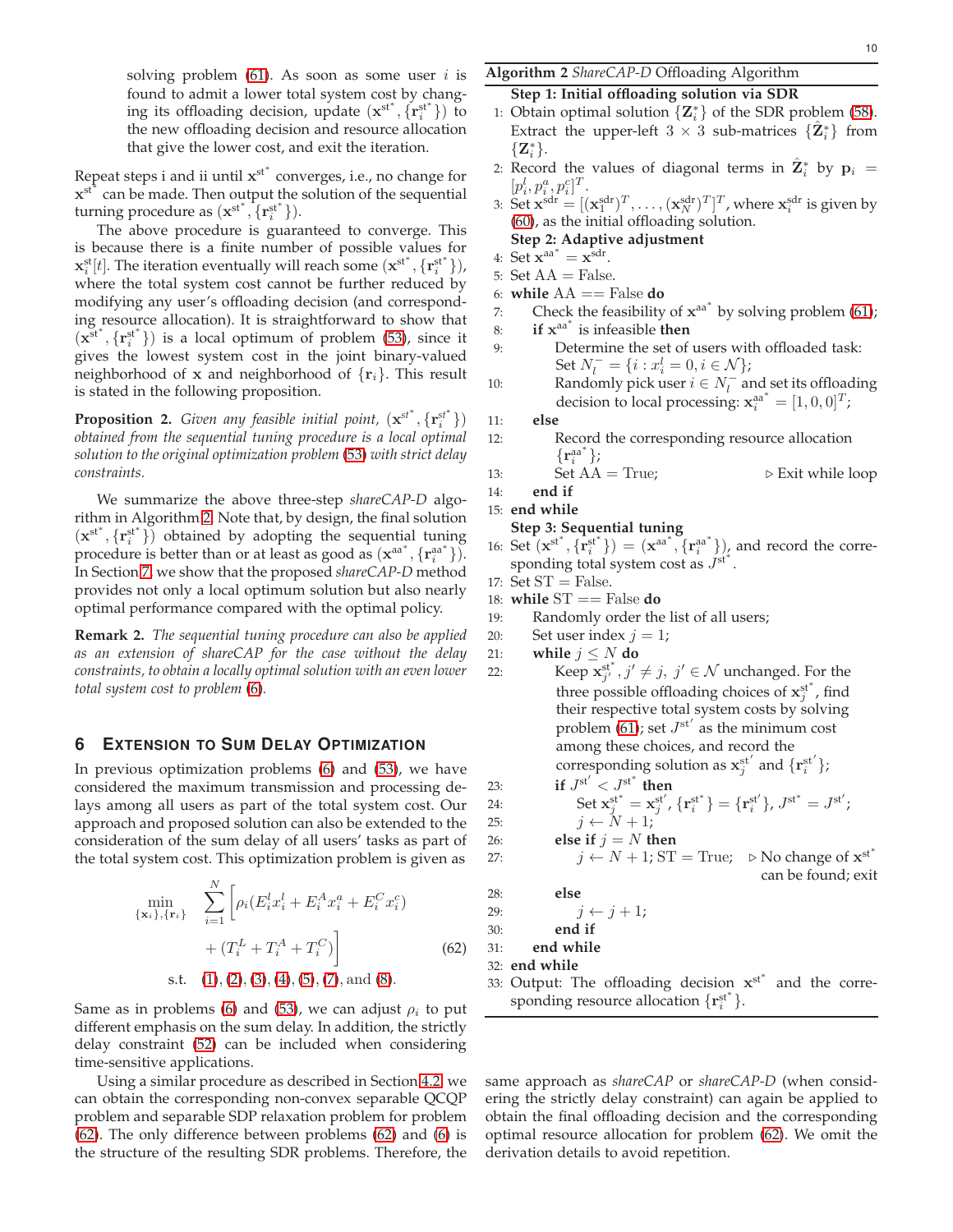11



Fig. 2. The total system cost versus weight  $\beta$  (J/bit).

<span id="page-10-1"></span>

<span id="page-10-2"></span><span id="page-10-0"></span>Fig. 3. The total system cost versus CAP CPU rate  $f_A$  (cycles/s).

# **7 NUMERICAL RESULTS**

In this section, we provide numerical results based on Monte Carlo repeated sampling to study the performance of both *shareCAP* and *shareCAP-D* under different parameter settings.

## **7.1 Parameter Setup**

In the following, the default parameter values are described, unless otherwise indicated later. We adopt the mobile device characteristics from [\[49\]](#page-13-19), which is based on a Nokia mobile phone, and set the number of users as  $N = 8$ . According to Tables 1 and 3 in [\[49\]](#page-13-19), the mobile device has CPU rate  $600 \times 10^6$  cycles/s and processing energy consumption  $\frac{1}{650\times10^6}$  J/cycle, and the local computation time 3.95 × 10<sup>-7</sup> s/bit and local processing energy consumption  $3.65 \times 10^{-7}$ J/bit are calculated when the x264 CBR encode application (1900 cycles/byte) is considered for  $Y(i) = 1900 D_{\text{in}}(i)$ . The input and output data sizes of each task are assumed to be uniformly distributed from 10 to 30 MB and from 1 to 3 MB, respectively.

Both uplink bandwidth  $C_{\text{UL}}$  and downlink bandwidth  $C_{\text{DL}}$  between mobile users and the CAP are set to 20 MHz, with no additional limit on the total bandwidth, and the transmission and receiving energy consumptions of the mobile user are both  $1.42 \times 10^{-7}$  J/bit as indicated in Table 2 in [\[49\]](#page-13-19). For simplicity, we set  $\eta_i^u = \eta_i^d = 3.5\:\text{b/s/Hz}$  for all



Fig. 4. The total system cost versus weight  $\rho_i = \rho$  (s/J).

<span id="page-10-3"></span>

<span id="page-10-4"></span>Fig. 5. The total system cost versus number of users.

i. The CPU rates of the CAP and each server at the remote cloud are  $3 \times 10^9$  cycle/s and  $2 \times 10^9$  cycle/s, respectively. When tasks are offloaded to the cloud, the transmission rate  $r^{ac}$  is 6 Mpbs. Also, we set the values of cost  $C_i^a$  and  $C_i^c$ to be the same as that of the input data size  $D_{\text{in}}(i)$ , and  $\alpha = 1 \times 10^{-8}$  J/bit and  $\beta = 2 \times 10^{-7}$  J/bit. We further set  $\rho_i = \rho = 0.5$  s/J for all *i*. Finally, all numerical results are obtained by averaging over 100 realizations of the input and output data sizes of each task.

To study the performance of *shareCAP* and *shareCAP-D*, we compare them with the following methods: 1) the *local processing only* method where all tasks are processed by mobile users, 2) the *cloud processing only* method where all tasks are offloaded to the cloud, 3) the *local-cloud offloading* method where the same approximation procedure as the *shareCAP* method is applied except that there is no CAP, 4) the *random mapping* method where each task is processed at different locations with equal probability, 5) the *optimal policy* where the optimal value is obtained by exhaustive search. When compared with *shareCAP-D*, all of the adaptive adjustment procedure in Section [5](#page-7-0) is added to all of the above methods when their offloading decisions are not feasible.

## **7.2 Performance of ShareCAP**

In Fig. [2,](#page-10-1) we show the system cost vs. weight  $\beta$  on the cloud processing cost. When  $\beta$  becomes large, the total system cost puts more emphasis on the cloud usage cost. As a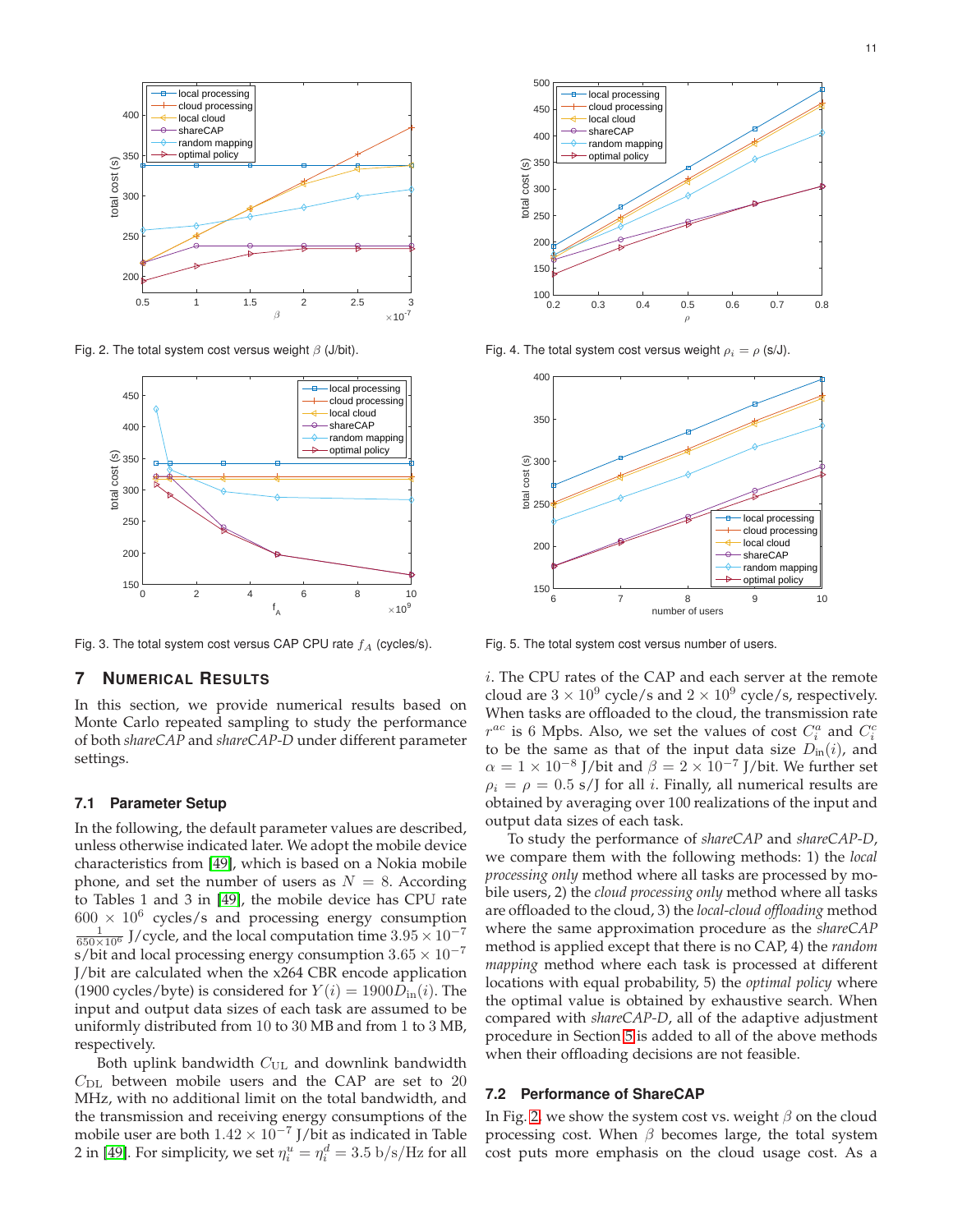

<span id="page-11-0"></span>Fig. 6. The total system cost versus number of users with scaled resources.

<span id="page-11-1"></span>TABLE 2 Average run time comparison under various number of users.

| $\overline{\text{Number of}}$<br>users | shareCAP (sec) | optimal policy (sec)<br>(exhaustive search) |
|----------------------------------------|----------------|---------------------------------------------|
|                                        | 1.65           | 146.48                                      |
|                                        | 1.74           | 445.18                                      |
| 8                                      | 1.90           | 1355.18                                     |
| q                                      | 2.07           | 4113.86                                     |
| 10                                     | 2.22           | 12539.73                                    |
| 20                                     | 4.14           | N/A                                         |
| 30                                     | 6.56           | N/A                                         |
| 40                                     | 9.82           | N/A                                         |
| 50                                     | 14.37          |                                             |

consequence, all tasks are more likely to be processed by either the mobile user or the CAP. The *local-cloud* method in this case converges to the *local processing* method. On the other hand, when β decreases, the cost of *cloud processing* becomes insignificant, and *shareCAP*, *local-cloud*, and *optimal policy* all converge to *cloud processing*.

Though the existence of the CAP can provide additional computation capacity, all tasks processed at the CAP need to share the CAP CPU rate  $f_A$  by optimally allocating the processing rate to each user's task. In Fig. [3,](#page-10-2) we plots the total system cost vs.  $f_A$ . As expected, a more powerful CAP can dramatically increase system performance, and *shareCAP* converges to *local-cloud* when the CAP CPU rate is too slow to help.

In Fig. [4,](#page-10-3) we study the system cost when weight  $\rho$ (weight of energy consumption relative to delay) changes. In Figs. [5,](#page-10-4) and [6,](#page-11-0) we study the system cost under various number of users N. In particular, in Fig. [6,](#page-11-0) the amount of limited resources (i.e., uplink and downlink bandwidth and the total CAP processing rate) is scaled proportional to the number of users N. From Figs. [4](#page-10-3) to [6,](#page-11-0) We observe that with the help of the CAP, *shareCAP* outperforms all other methods. Furthermore, all of these figures show that, over a wide range of system parameter values, *shareCAP* provides performance close to that of *optimal policy*, where the latter, obtained by exhaustive search, has an exponential computational complexity in N, i.e.,  $O(3<sup>N</sup>)$ . The corresponding average run times for different values of  $N$  are also provided in Table [2.](#page-11-1) They are obtained on a desktop PC with Intel



Fig. 7. The total system cost versus delay factor  $\theta$  with strict delay constraints.

<span id="page-11-2"></span>

<span id="page-11-3"></span>Fig. 8. The total system cost versus CAP CPU rate  $f_A$  (cycles/s) with strict delay constraints.

Core i3-4150 3.5 GHz processor and 8 GB RAM. For *optimal policy* by exhaustive search, we only obtain the run times up to 10 users as the required computational time becomes very high for the cases beyond 10 users.

### **7.3 Performance of ShareCAP-D**

For numerical results with *shareCAP-D*, we assume  $T_i \geq \theta T_i^l$ for all i.

Fig. [7](#page-11-2) plots the total system cost vs. the delay factor  $\theta$ . We observe that *shareCAP-D* provides near-optimal performance unless  $\theta$  is close to 1, i.e., when the problem [\(53\)](#page-7-4) is nearly infeasible. When  $\theta$  is moderately relaxed, there are more offloading decisions can satisfy delay constraints, which allows *shareCAP-D* to choose a local optimum that is closer to the optimal solution.

In Fig. [8,](#page-11-3) we plots the total system cost vs.  $f_A$  with  $\theta =$ 1.1. We see that *shareCAP-D* outperforms all other methods except the optimal solution. Furthermore, we observe that shareCAP-D is the only method that can efficiently utilize the increasing CAP processing capacity, as demonstrated by it steeply declining cost curve as  $f_A$  increases. In particular, when  $f_A \geq 5 \times 10^9$ , *shareCAP-D* is nearly identical to an optimal policy.

Finally, we plot the total system cost vs. number of users N with  $\theta = 1.1$  in Fig. [9.](#page-12-30) Though the optimization problem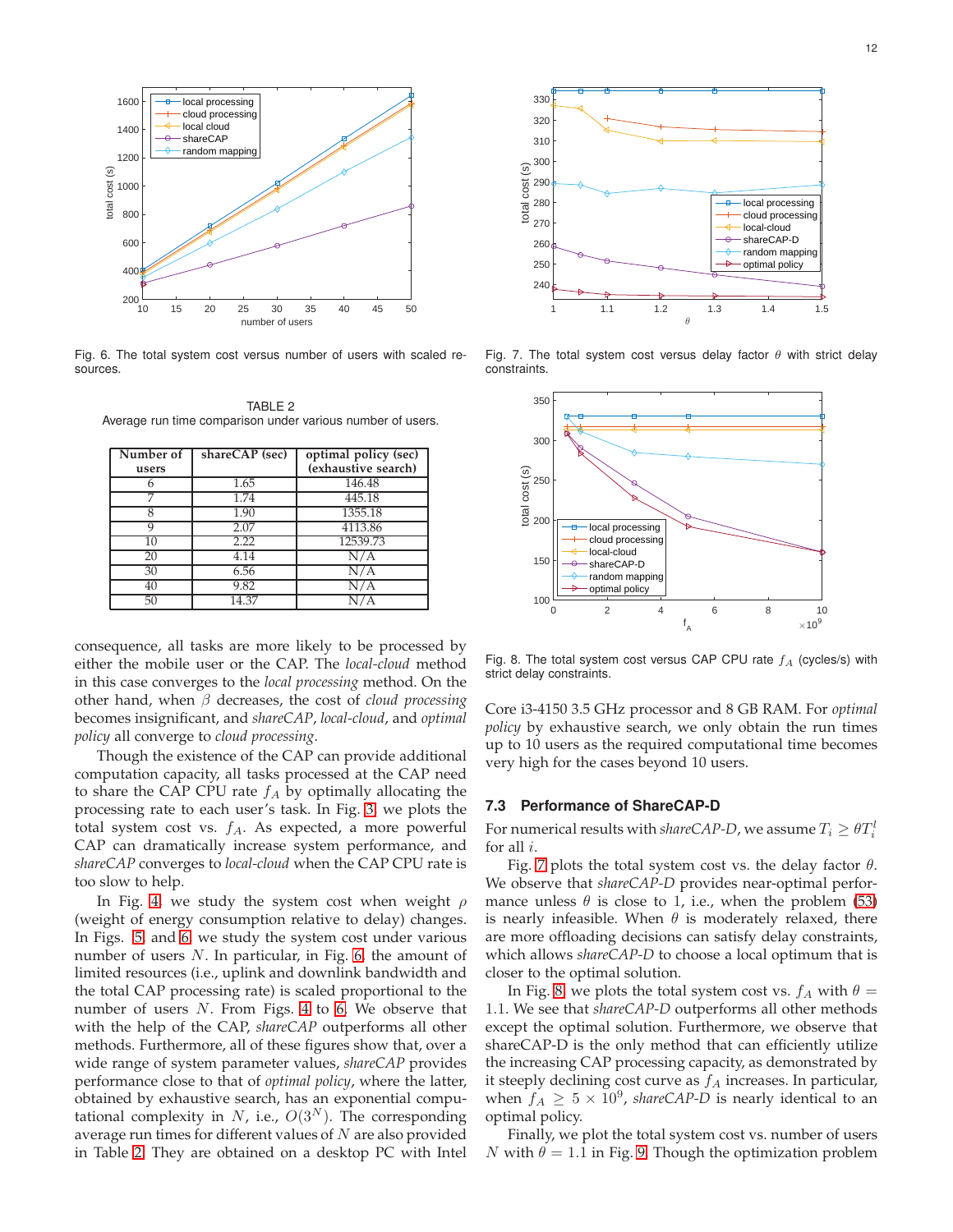

<span id="page-12-30"></span>Fig. 9. The total system cost versus number of users with strict delay constraints.

is more complicated due to additional delay constraints, we see that the system cost of *shareCAP-D* is still close to that of the optimal policy, showing the scalability of our proposed algorithm for various  $N$  values.

## <span id="page-12-13"></span>**8 CONCLUSION**

We have studied a mobile cloud computing system consisting of multiple users, one CAP, and one remote cloud server. We propose a new approach toward joint task offloading and allocation of computation and communication resources, to minimize the weighted total cost of energy, computation, and the maximum delay among all users. Although the optimization problem is non-convex, we propose *shareCAP*, an efficient heuristic algorithm using SDR and a new randomization mapping approach. For the case with strict delay constraints for each task, we propose *shareCAP-D*, a three-step algorithm to obtain a feasible solution that is locally optimal. Numerical results suggest that the proposed method gives nearly optimal performance over a wide range of parameter settings, and the resultant efficient utilization of a CAP can bring substantial cost benefit.

## **REFERENCES**

- <span id="page-12-10"></span>[1] M.-H. Chen, M. Dong, and B. Liang, "Joint offloading decision and resource allocation for mobile cloud with computing access point," in *Proc. IEEE International Conference on Acoustics, Speech and Signal Processing (ICASSP)*, Mar. 2016, pp. 3516–3520.
- <span id="page-12-0"></span>[2] K. Kumar, J. Liu, Y.-H. Lu, and B. Bhargava, "A survey of computation offloading for mobile systems," *Mobile Networks and Applications*, vol. 18, no. 1, pp. 129–140, Feb. 2013.
- <span id="page-12-1"></span>N. Fernando, S. W. Loke, and W. Rahayu, "Mobile cloud computing: A survey," *Future Generation Computer Systems*, vol. 29, no. 1, pp. 84 – 106, Jan. 2013.
- <span id="page-12-2"></span>[4] H. T. Dinh, C. Lee, D. Niyato, and P. Wang, "A survey of mobile cloud computing: architecture, applications, and approaches," *Wireless Communications and Mobile Computing*, vol. 13, no. 18, pp. 1587–1611, 2013.
- <span id="page-12-3"></span>[5] ETSI Group Specification, "Mobile edge computing (MEC); framework and reference architecture," *ETSI GS MEC 003 V1.1.1*, 2016.
- <span id="page-12-4"></span>[6] B. Liang, "Mobile edge computing," in *Key Technologies for 5G Wireless Systems*, V. W. S. Wong, R. Schober, D. W. K. Ng, and L.-C. Wang, Eds., Cambridge University Press, 2017.
- <span id="page-12-5"></span>[7] T. X. Tran, A. Hajisami, P. Pandey, and D. Pompili, "Collaborative mobile edge computing in 5g networks: New paradigms, scenarios, and challenges," *IEEE Communications Magazine*, vol. 55, no. 4, pp. 54–61, Apr. 2017.
- <span id="page-12-6"></span>[8] A. Greenberg, J. Hamilton, D. A. Maltz, and P. Patel, "The cost of a cloud: Research problems in data center networks," *ACM SIGCOMM Computer Communication Review*, vol. 39, no. 1, pp. 68– 73, Dec. 2008.
- <span id="page-12-7"></span>[9] M. Satyanarayanan, P. Bahl, R. Caceres, and N. Davies, "The case for VM-based cloudlets in mobile computing," *IEEE Pervasive Computing*, vol. 8, no. 4, pp. 14–23, Oct. 2009.
- <span id="page-12-8"></span>[10] G. Lewis and P. Lago, "Architectural tactics for cyber-foraging: Results of a systematic literature review," *Journal of Systems and Software*, vol. 107, pp. 158 – 186, 2015.
- <span id="page-12-9"></span>[11] F. Bonomi, R. Milito, J. Zhu, and S. Addepalli, "Fog computing and its role in the internet of things," in *Proc. ACM SIGCOMM Workshop on Mobile Cloud Computing*, Aug. 2012, pp. 13–16.
- <span id="page-12-11"></span>[12] S. Boyd and L. Vandenberghe, *Convex Optimization*. Cambridge University Press, 2004.
- <span id="page-12-12"></span>[13] Z.-Q. Luo, W.-K. Ma, A.-C. So, Y. Ye, and S. Zhang, "Semidefinite relaxation of quadratic optimization problems," *IEEE Signal Processing Magazine*, vol. 27, no. 3, pp. 20–34, May 2010.
- <span id="page-12-14"></span>[14] K. Kumar and Y.-H. Lu, "Cloud computing for mobile users: Can offloading computation save energy?" *Computer*, vol. 43, no. 4, pp. 51–56, Apr. 2010.
- <span id="page-12-15"></span>[15] W. Zhang, Y. Wen, K. Guan, D. Kilper, H. Luo, and D. Wu, "Energy-optimal mobile cloud computing under stochastic wireless channel," *IEEE Transactions on Wireless Communications*, vol. 12, no. 9, pp. 4569–4581, Sep. 2013.
- <span id="page-12-16"></span>[16] Y. Wen, W. Zhang, and H. Luo, "Energy-optimal mobile application execution: Taming resource-poor mobile devices with cloud clones," in *Proc. IEEE International Conference on Computer Communications (INFOCOM)*, Mar. 2012, pp. 2716–2720.
- <span id="page-12-17"></span>[17] S. Barbarossa, S. Sardellitti, and P. Di Lorenzo, "Computation offloading for mobile cloud computing based on wide crosslayer optimization," in *Proc. Future Network and Mobile Summit (FutureNetworkSummit)*, Jul. 2013, pp. 1–10.
- <span id="page-12-18"></span>[18] O. Munoz, A. Pascual-Iserte, and J. Vidal, "Optimization of radio and computational resources for energy efficiency in latencyconstrained application offloading," *IEEE Transactions on Vehicular Technology*, vol. 64, no. 10, pp. 4738–4755, Oct. 2015.
- <span id="page-12-19"></span>[19] E. Cuervo, A. Balasubramanian, D.-k. Cho, A. Wolman, S. Saroiu, R. Chandra, and P. Bahl, "MAUI: Making smartphones last longer with code offload," in *Proc. ACM International Conference on Mobile Systems, Applications, and Services (MobiSys)*, Jan. 2010, pp. 49–62.
- <span id="page-12-20"></span>[20] B.-G. Chun, S. Ihm, P. Maniatis, M. Naik, and A. Patti, "Clonecloud: Elastic execution between mobile device and cloud," in *Proc. ACM Conference on Computer Systems (EuroSys)*, Apr. 2011, pp. 301–314.
- <span id="page-12-21"></span>[21] S. Kosta, A. Aucinas, P. Hui, R. Mortier, and X. Zhang, "Thinkair: Dynamic resource allocation and parallel execution in the cloud for mobile code offloading," in *Proc. IEEE International Conference on Computer Communications (INFOCOM)*, Mar. 2012, pp. 945–953.
- <span id="page-12-22"></span>[22] Y. Zhang, H. Liu, L. Jiao, and X. Fu, "To offload or not to offload: An efficient code partition algorithm for mobile cloud computing," in *Proc. IEEE International Conference on Cloud Networking (CLOUDNET)*, Nov. 2012, pp. 80–86.
- <span id="page-12-23"></span>[23] W. Zhang, Y. Wen, and D. O. Wu, "Energy-efficient scheduling policy for collaborative execution in mobile cloud computing, in *Proc. IEEE International Conference on Computer Communications (INFOCOM)*, Apr. 2013, pp. 190–194.
- <span id="page-12-24"></span>[24] S. E. Mahmoodi, R. N. Uma, and K. P. Subbalakshmi, "Optimal joint scheduling and cloud offloading for mobile applications," *IEEE Transactions on Cloud Computing*, Apr. 2016.
- <span id="page-12-25"></span>[25] Y. H. Kao, B. Krishnamachari, M. R. Ra, and F. Bai, "Hermes: Latency optimal task assignment for resource-constrained mobile computing," in *Proc. IEEE International Conference on Computer Communications (INFOCOM)*, Apr. 2015, pp. 1894–1902.
- <span id="page-12-26"></span>[26] H. Wu, W. Knottenbelt, K. Wolter, and Y. Sun, "An optimal offloading partitioning algorithm in mobile cloud computing," in *Proc. International Conference on Quantitative Evaluation of Systems*, Aug. 2016, pp. 311–328.
- <span id="page-12-27"></span>[27] Y. Zhang, D. Niyato, and P. Wang, "Offloading in mobile cloudlet systems with intermittent connectivity," *IEEE Transactions on Mobile Computing*, vol. 14, no. 12, pp. 2516–2529, Dec. 2015.
- <span id="page-12-28"></span>[28] T. Truong-Huu, C. K. Tham, and D. Niyato, "To offload or to wait: An opportunistic offloading algorithm for parallel tasks in a mobile cloud," in *Proc. IEEE International Conference on Cloud Computing Technology and Science*, Dec. 2014, pp. 182–189.
- <span id="page-12-29"></span>[29] D. T. Hoang, D. Niyato, and P. Wang, "Optimal admission control policy for mobile cloud computing hotspot with cloudlet," in *Proc.*